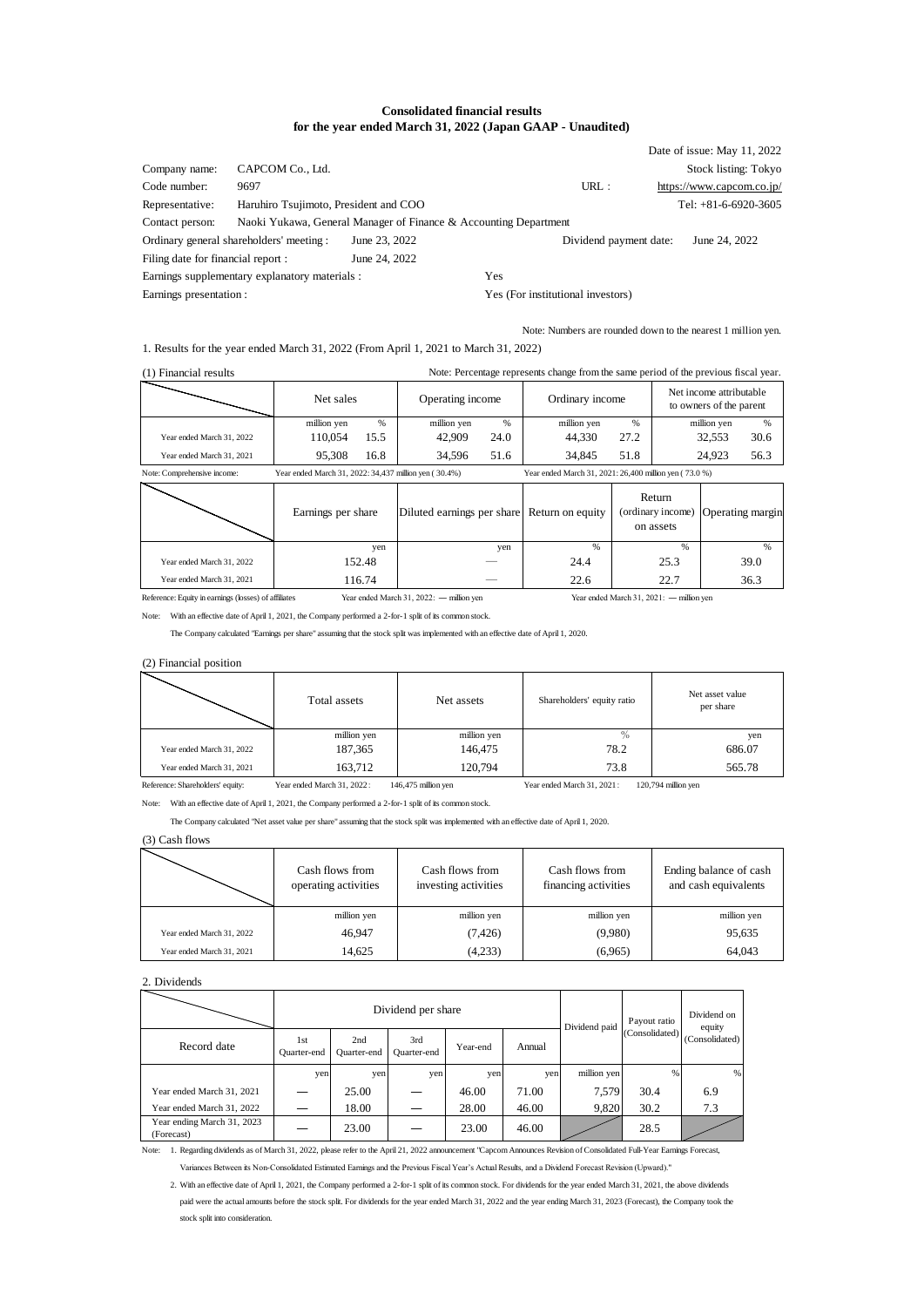#### 3. Earnings forecast for the fiscal year ending March 31, 2023 (From April 1, 2022 to March 31, 2023)

| Note: Percentage represents change from the same period of the previous fiscal year. |             |     |                     |     |                   |     |                                                    |     |                    |
|--------------------------------------------------------------------------------------|-------------|-----|---------------------|-----|-------------------|-----|----------------------------------------------------|-----|--------------------|
|                                                                                      | Net sales   |     | Operating<br>income |     | Ordinary<br>mcome |     | Net income attributable<br>to owners of the parent |     | Earnings per share |
|                                                                                      | million yen | %   | million yen         | %   | million yen       |     | million yen                                        | %   | ven                |
| Year ending March 31, 2023                                                           | 120.000     | 9.0 | 48,000              | 1.9 | 48,000            | 8.3 | 34.500                                             | 6.0 | 161.59             |

Note: The Company discloses a full year business forecast, as it manages its business performance on an annual basis.

#### Notes

(1) Changes in significant consolidated subsidiaries during the period: No

(Changes in specified subsidiaries due to changes in the scope of consolidation)

(2) Changes in accounting principles, accounting estimates and retrospective restatement for consolidated financial statements

|                                                             | <b>Yes</b>                 |                                                                                                                                                                                                                                                    |
|-------------------------------------------------------------|----------------------------|----------------------------------------------------------------------------------------------------------------------------------------------------------------------------------------------------------------------------------------------------|
| 2 Changes in accounting principles other than (1):          | N <sub>0</sub>             |                                                                                                                                                                                                                                                    |
|                                                             | N <sub>0</sub>             |                                                                                                                                                                                                                                                    |
|                                                             | N <sub>0</sub>             |                                                                                                                                                                                                                                                    |
|                                                             |                            |                                                                                                                                                                                                                                                    |
| (1) Number of shares outstanding (including treasury stock) |                            |                                                                                                                                                                                                                                                    |
| 270,892,976                                                 | Year ended March 31, 2021: | 270,892,976                                                                                                                                                                                                                                        |
|                                                             |                            |                                                                                                                                                                                                                                                    |
| 57.393.792                                                  | Year ended March 31, 2021: | 57.393.176                                                                                                                                                                                                                                         |
|                                                             |                            |                                                                                                                                                                                                                                                    |
| 213,499,327                                                 | Year ended March 31, 2021: | 213,500,467                                                                                                                                                                                                                                        |
|                                                             |                            |                                                                                                                                                                                                                                                    |
|                                                             |                            | (1) Changes in accounting principles resulting from amendment of the accounting standard:<br>With an effective date of April 1, 2021, the Company performed a 2-for-1 split of its common stock. Capcom calculated "Number of shares outstanding," |

"Number of treasury stock" and "Average number of shares outstanding" assuming that the stock split was implemented with an effective date of April 1, 2020.

(Explanation about the appropriate usage of business prospects and other special notes)

・The above-mentioned business forecasts were based on the information available as of the date of the release of these results.

・Future events may cause the actual results to be significantly different from the forecasts.

・Please refer to [1. Operating results overview (4) Outlook] on page 4 for more details.

・The Company is scheduled to hold an earnings presentation for institutional investors on May 16, 2022. Video and audio of the presentation will be posted along with the presentation materials on the Company's web page shortly after the presentation.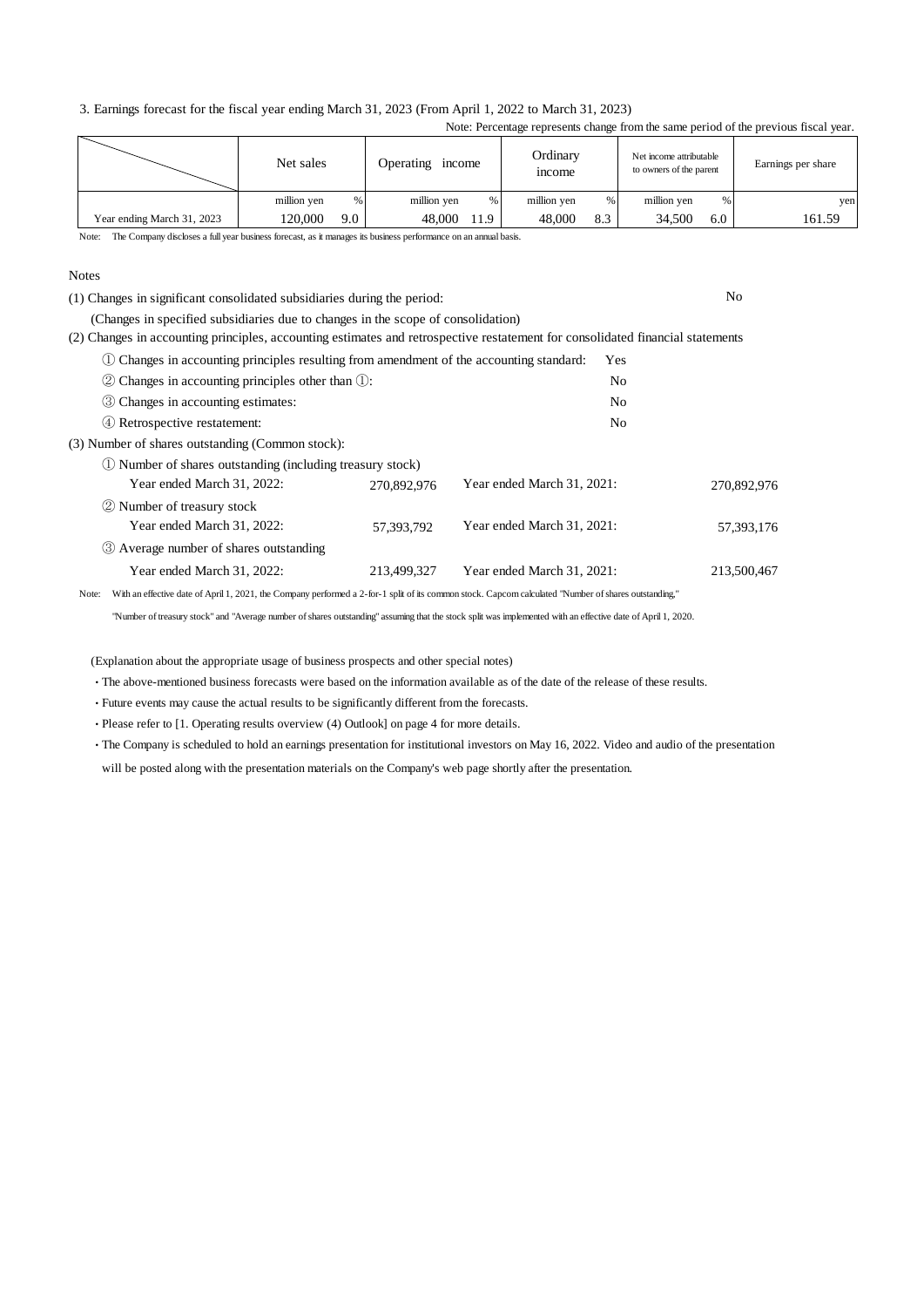# Attachment contents

| 1.  |                                                                                                                                                                                                                                     | $\overline{2}$ |
|-----|-------------------------------------------------------------------------------------------------------------------------------------------------------------------------------------------------------------------------------------|----------------|
| (1) | Operating results for the fiscal year under review <b>Example 20</b> in the set of the set of the set of the set of the set of the set of the set of the set of the set of the set of the set of the set of the set of the set of t | $\overline{2}$ |
| (2) |                                                                                                                                                                                                                                     | 3              |
| (3) |                                                                                                                                                                                                                                     |                |
| (4) |                                                                                                                                                                                                                                     | 4              |
| 2.  |                                                                                                                                                                                                                                     | 8              |
| 3.  | Summary of consolidated financial statements <b>Exercise Consolidated</b> financial statements <b>Exercise Consolidated</b>                                                                                                         | 9              |
| (1) |                                                                                                                                                                                                                                     | 9              |
| (2) |                                                                                                                                                                                                                                     |                |
| (3) | Consolidated statements of changes in net assets <b>Exercíal Statements</b> 13                                                                                                                                                      |                |
| (4) |                                                                                                                                                                                                                                     |                |
| (5) |                                                                                                                                                                                                                                     |                |
|     |                                                                                                                                                                                                                                     |                |
|     |                                                                                                                                                                                                                                     |                |
|     | (Corporate combinations, etc.) <b>Example 2018</b> 15                                                                                                                                                                               |                |
|     | (Segment information) <b>Example 2</b> 16                                                                                                                                                                                           |                |
|     |                                                                                                                                                                                                                                     |                |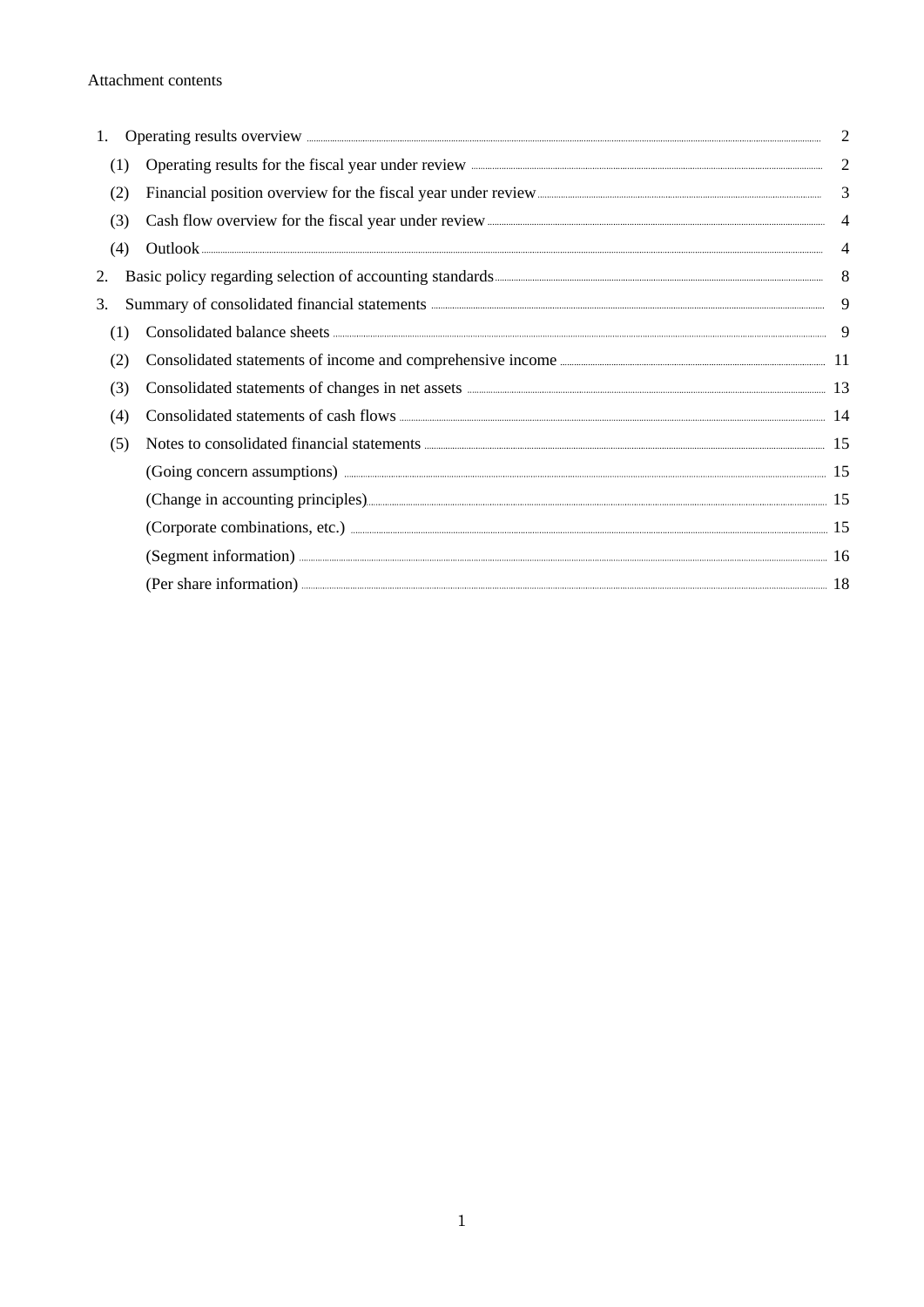## 1. Operating results overview

## (1) Operating results for the fiscal year under review

During the fiscal year ended March 31, 2022, the Company actively invested for future growth centered on stronger digital sales in order to respond to the continuous evolution and growth of the market.

Following its philosophy of being a Creator of Entertainment Culture that Stimulates Your Senses and in line with the Capcom Corporate Governance Guidelines of December 16, 2021, the Company works to enhance its corporate governance system in a sustained manner in order to realize steady growth over the mid- to long-term and pursue the enhancement of corporate value. In order to respond to the changing business environment and to secure stable and sustainable growth, during the fiscal year under review the Company has started pursuing specific measures including revising its compensation system and has worked to enhance corporate value with its human resources investment strategy, a management issue of particular importance.

Guided by this management policy, the Company increased its sales volume in the global market through the launch of major new titles in its flagship series and continued pursuit of sales of catalog titles via expanding digital sales, significantly contributing to enhanced value of the Company's content. The Company also made efforts to increase earnings through leveraging these major brands in films, licensed products and in eSports, as well as in its Arcade Operations and Amusement Equipments businesses.

As a result, for the year ended March 31, 2022, consolidated net sales were 110,054 million yen (up 15.5% from the previous fiscal year). In terms of profitability, operating income was 42,909 million yen (up 24.0% from the previous fiscal year), ordinary income was 44,330 million yen (up 27.2% from the previous fiscal year), and net income attributable to the owners of the parent was 32,553 million yen (up 30.6% from the previous fiscal year).

Status of business by segment

① Digital Contents business

This business segment gave a solid performance, with global unit sales of *Resident Evil Village* (for PlayStation 5, PlayStation 4, Xbox Series X|S, Xbox One, PC), the latest title in the series, reaching 6.1 million units, while sales of *Monster Hunter Stories 2: Wings of Ruin* (for Nintendo Switch, PC), an RPG title in the *Monster Hunter* series, also topped 1.5 million units worldwide. For FY20 release *Monster Hunter Rise* (for Nintendo Switch), the Company stimulated further growth of its user base by releasing the PC version in January 2022. In addition, the sales growth of catalog titles, such as the 2019 release *Monster Hunter World: Iceborne*, and the 2017 release *Resident Evil 7 Biohazard*, contributed to revenues supported by their consistent popularity.

As a result, annual sales volume reached 32.6 million units, which exceeded the 30.1 million units of the previous fiscal year. In particular, the continued growth of digital sales, which are highly profitable, boosted revenue.

In the Mobile Contents sub-segment, the Company focused on operations of existing titles. Alliance title performance also remained stable. In addition, *Devil May Cry: Peak of Combat* began service in China in June of last year, and its license revenue contributed to profit.

The resulting net sales were 87,534 million yen (up 16.2% from the previous fiscal year) and operating income was 45,359 million yen (up 22.6% from the previous fiscal year).

## ② Arcade Operations business

In this business, some stores were either temporarily closed or operated under reduced business hours during the state of emergency declared in Japan due to COVID-19. However, the number of visitors recovered following the lifting of the declaration, and the Company worked to increase revenue through efficient operations of existing stores and openings of new store formats.

During the fiscal year under review, the Company pursued scrap-and-build and regional community-based store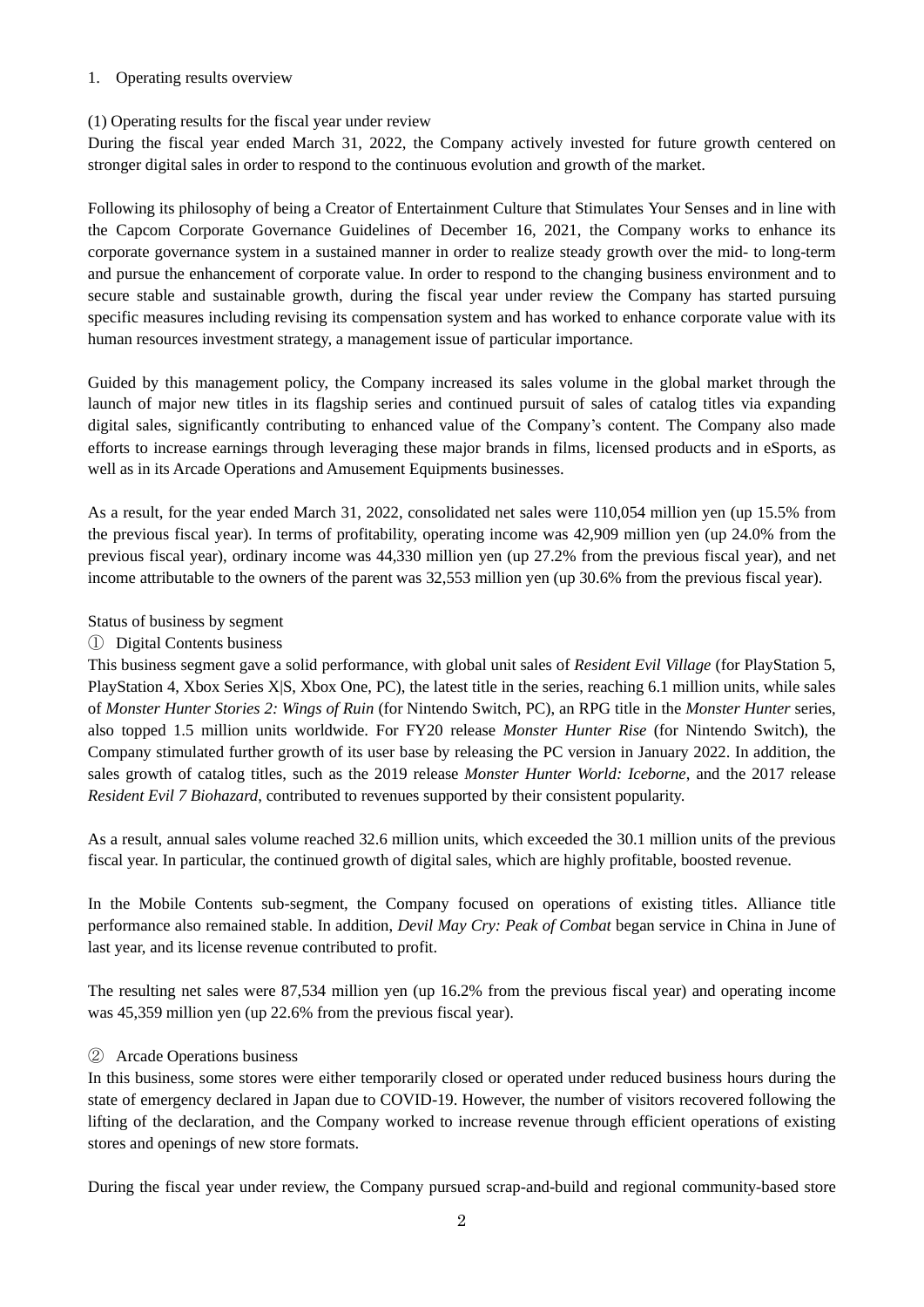expansion strategies, opening two stores and closing one. Store openings were: Plaza Capcom Mitten Fuchu (Tokyo) and Miraino Aeon Mall Hakusan (Ishikawa Prefecture), which features the interactive amusement facility Crazy Banet, and is part of the Company's efforts to draw in new visitors while being one of the largest amusement complexes in the region.

As a result, the total number of stores was 42, and the resulting net sales were 12,404 million yen (up 25.7% from the previous fiscal year) and operating income was 652 million yen (up 336.8% from the previous fiscal year).

# ③ Amusement Equipments business

In this business, amidst a challenging market environment, *Monster Hunter: World Gold Hunting* and *Pachislo Devil May Cry 5* both delivered solid sales. The Company also launched *Hyakka Ryoran Samurai Girls* to bolster revenue. Further, repeat sales grew for the previous fiscal year release *Resident Evil 7 Biohazard*, which has enjoyed long-term operation in the market.

The resulting net sales were 5,749 million yen (down 18.9% from the previous fiscal year) and operating income was 2,348 million yen (down 2.5% from the previous fiscal year).

# ④ Other Businesses

In Other Businesses, the Company continued to focus on leveraging its flagship intellectual property in screen adaptations and character merchandise to enhance the brand value of its titles. This includes the exclusive global distribution through Netflix of CG animation titles that leverage the Company's flagship intellectual property and the world-wide theatrical release of the live-action movie *Resident Evil: Welcome to Raccoon City*.

In eSports, the Company promoted measures to expand the user base on a global scale. More specifically, Capcom Pro Tour Online 2021 was held in 19 regions around the world in an online format. In addition, heated competitions took place in the team-based Street Fighter League: Pro-JP 2021, which saw the introduction of a new team-ownership system, as well as in Street Fighter League: Pro-US 2021.

The resulting net sales were 4,366 million yen (up 43.4% from the previous fiscal year) and operating income was 1,517 million yen (up 53.7% from the previous fiscal year).

(2) Financial position overview for the fiscal year under review

# (Assets)

Total assets as of the end of the fiscal year ended March 31, 2022, increased by 23,653 million yen from the end of the previous fiscal year to 187,365 million yen. The primary increases were 36,022 million yen in cash on hand and in banks and 6,749 million yen in work in progress for game software. The primary decrease was 17,093 million yen in accounts receivable - trade.

## (Liabilities)

Total liabilities as of the end of the fiscal year ended March 31, 2022, decreased by 2,028 million yen from the end of the previous fiscal year to 40,890 million yen. The primary decreases were 947 million yen in accrued income taxes, 727 million yen in current portion of long-term borrowings and long-term borrowings, and 494 million yen in notes and accounts payable - trade.

## (Net assets)

Net assets as of the end of the fiscal year ended March 31, 2022, increased by 25,681 million yen from the end of the previous fiscal year to 146,475 million yen. The primary increase was 32,553 million yen in net income attributable to owners of the parent. The primary decrease was 8,753 million yen in dividends from retained earnings.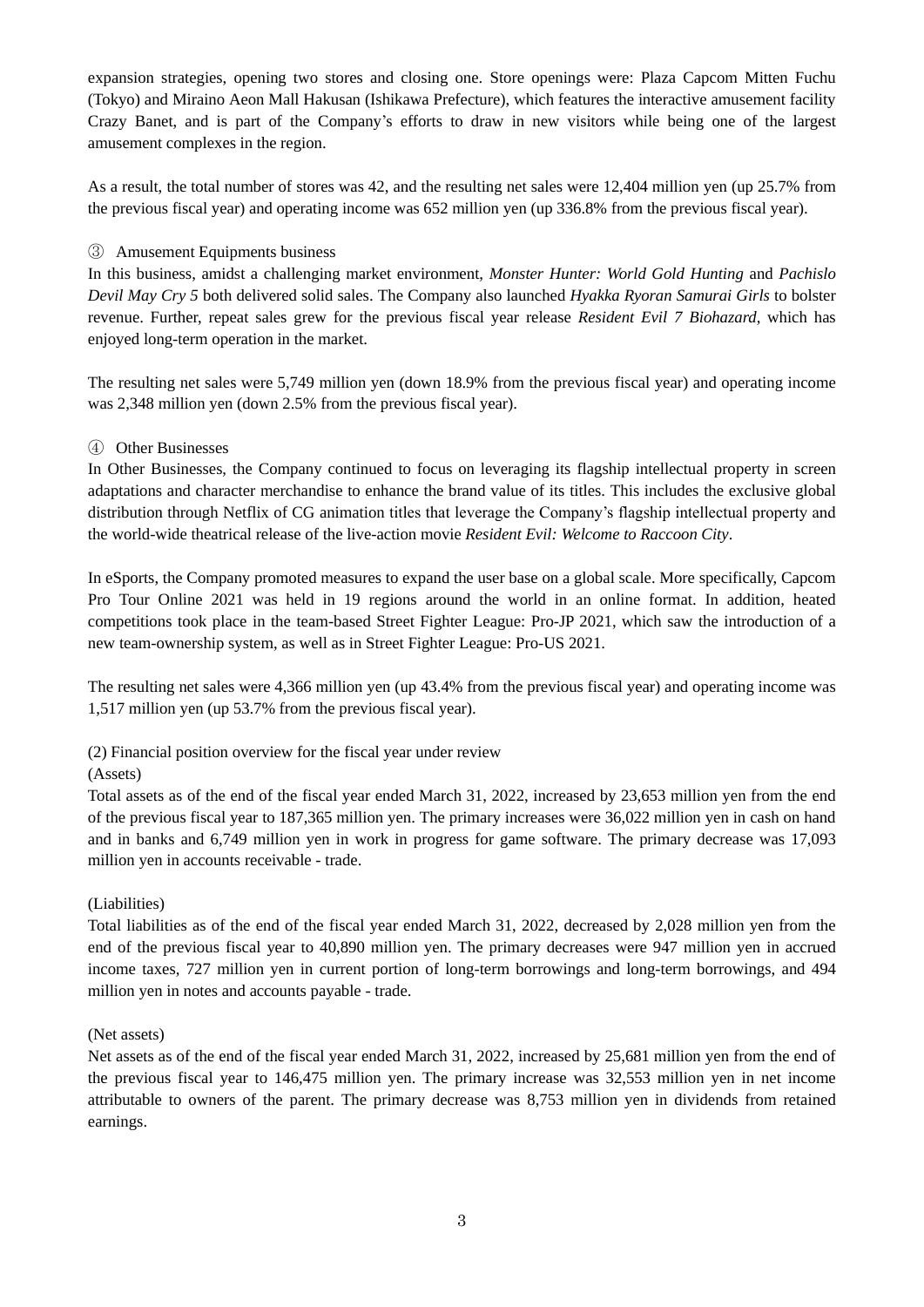(3) Cash flow overview for the fiscal year under review

Cash and cash equivalents as of the end of the fiscal year ended March 31, 2022, increased by 31,592 million yen from the end of the previous fiscal year to 95,635 million yen.

Cash flow positions of each activity and their factors are described below.

(Cash flows from operating activities)

Net cash gained from operating activities was 46,947 million yen (14,625-million-yen net cash gain in the previous fiscal year).

This was primarily due to funds increasing from 44,322 million yen in net income before income taxes, a 17,208 million-yen decrease in notes and accounts receivable - trade, and an increase of 2,008 million-yen from deferred revenue etc., and funds decreasing from a 6,744 million-yen increase in work in progress for game software and 11,155 million yen in income taxes paid, etc.

# (Cash flows from investing activities)

Net cash used in investing activities was 7,426 million yen (4,233 million yen in the previous fiscal year).

This was primarily due to increases from 17,980 million yen in proceeds from withdrawal of time deposits, etc., and decreases from 21,297 million yen in payments into time deposits and 2,950 million yen in payments for acquisitions of tangible fixed assets, etc.

# (Cash flows from financing activities)

Net cash used in financing activities was 9,980 million yen (6,965 million yen in the previous fiscal year). This was primarily due to 8,745 million yen in dividends paid by parent company.

# (4) Outlook

Regarding the outlook going forward, the business environment is undergoing great change: the transition to high-speed, high-capacity new mobile communication-standards, an increased number of distribution channels for game content, diversification of devices and the expansion of the global gaming user base. In such an environment, the Company recognizes the important management challenge of establishing a corporate structure that enables us to secure stable profit.

In order to respond to a market where the business environment is continually changing, the Company has actively worked to improve its earnings and financial structures. It has done this through the promotion of its digital strategy and evolution of how it manages development progress and costs, such as collecting and analyzing user trend data, and the steady hiring of new people and training them as quickly as possible.

Furthermore, in order to make certain steady, sustainable growth, the Company has made the issue of human resources investment a top priority and will work to enhance corporate value through the following measures.

- A. Enhancing the structure by which management approaches personnel issues
	- Streamlining of human resources operations
	- Creation of Chief Human Resources Officer (CHO) position
- B. Acquiring and cultivating the talent to support the future, and improving the work environment
	- Review of the compensation system
	- Increase in average base salary
	- Payment of bonuses more closely tied to performance
	- Enhancing employee welfare and benefits program
- C. Stronger management capabilities
	- Diversity of Board of Directors and stronger effectiveness

The Company will continue to work on further enhancement and expansion of its brand value and user base on a global basis, strengthening its personnel activities while actively creating and leveraging its intellectual property.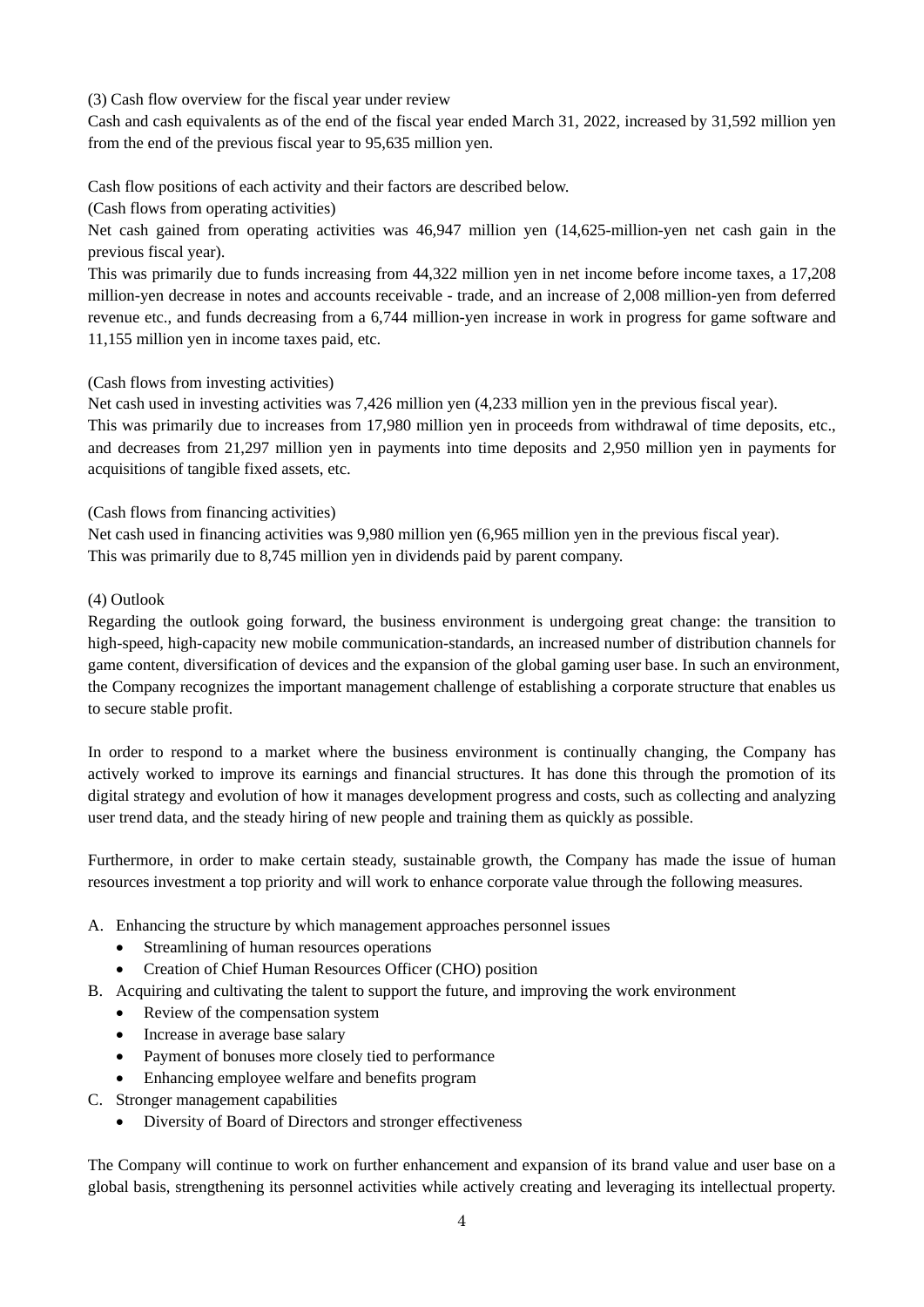With these efforts, the Company will aim to achieve growth in its core Digital Contents business and thereby to achieve 10% growth in operating income consistently every year, which is our medium-term management target.

As the driving force to achieve this, the Company will reinforce its development workforce, improve its development workplace environment, and strive to enhance the pipeline by creating new intellectual property and leveraging its major intellectual property. The Company will also focus on increasing the total unit sales by continuing to launching new titles and strengthening the digital sales of catalog titles.

① Strategies by operating segment for the year ending March 2023

Based on the strategy laid out above, the Company will focus on the following areas in the next fiscal year:

### A. Digital Contents business

In this business segment, the Company will work to enhance brand value and expand its customer base by launching new titles, including *Monster Hunter Rise: Sunbreak* (for Nintendo Switch, PC), a massive, premium expansion for the previous year's release of *Monster Hunter Rise*. Further, the Company will strive to maximize revenue and continuously increase total sales volume by strengthening digital sales and executing sales measures for catalog titles such as *Resident Evil Village* and *Monster Hunter Stories 2: Wings of Ruin*, both of which were released in the fiscal year under review.

## B. Arcade Operations business

In this business segment, the Company will continue to expand into new store formats while pursuing a flexible scrap and build strategy to move forward with efficient openings and operations of stores.

In the year ending March 2023, the Company plans to open 4 stores and close 2 stores.

### C. Amusement Equipments business

In this business segment, the Company will introduce new models that primarily feature its popular IP.

In the next fiscal year, the Company plans to introduce 4 new models, including *Gekka Miyabi* scheduled to be launched in April, aiming to achieve unit sales of 34 thousand total.

## D. Other Businesses

In the Other Businesses segment, the Company will redouble its efforts in the eSports business to proactively expand the fan base worldwide by leveraging online competitions in order to encourage participation from an even greater number of people. Additionally, the Company will promote its Single Content Multiple Usage strategy on a global basis by establishing a film production subsidiary to adapt its content into movies, and also through cross-industry collaborations.

Going forward, the Company will work to maximize corporate brand value while expanding the brand value of its contents by pursuing multifaceted expansion in areas such as eSports, film adaptations and the licensing business.

#### ② Initiatives on corporate governance

Recognizing the importance of diversity of the Board of Directors for sustainable growth, the Company strives to ensure that the Board of Directors consists of members with diverse perspectives, abundant experience, and advanced skills that are both diverse and specialized by selecting candidates based on their personal characteristics and insight regardless of their gender, nationality, age, and so on.

Furthermore, the Company's strengths include its strong business foundation as well as its unique development system and business model established under the leadership of the founder. The Company also strives to improve corporate governance by strengthening the supervisory function of the Board of Directors, such as in striving to increase opportunities for active participation of external directors, including participation in committees established on a voluntary basis.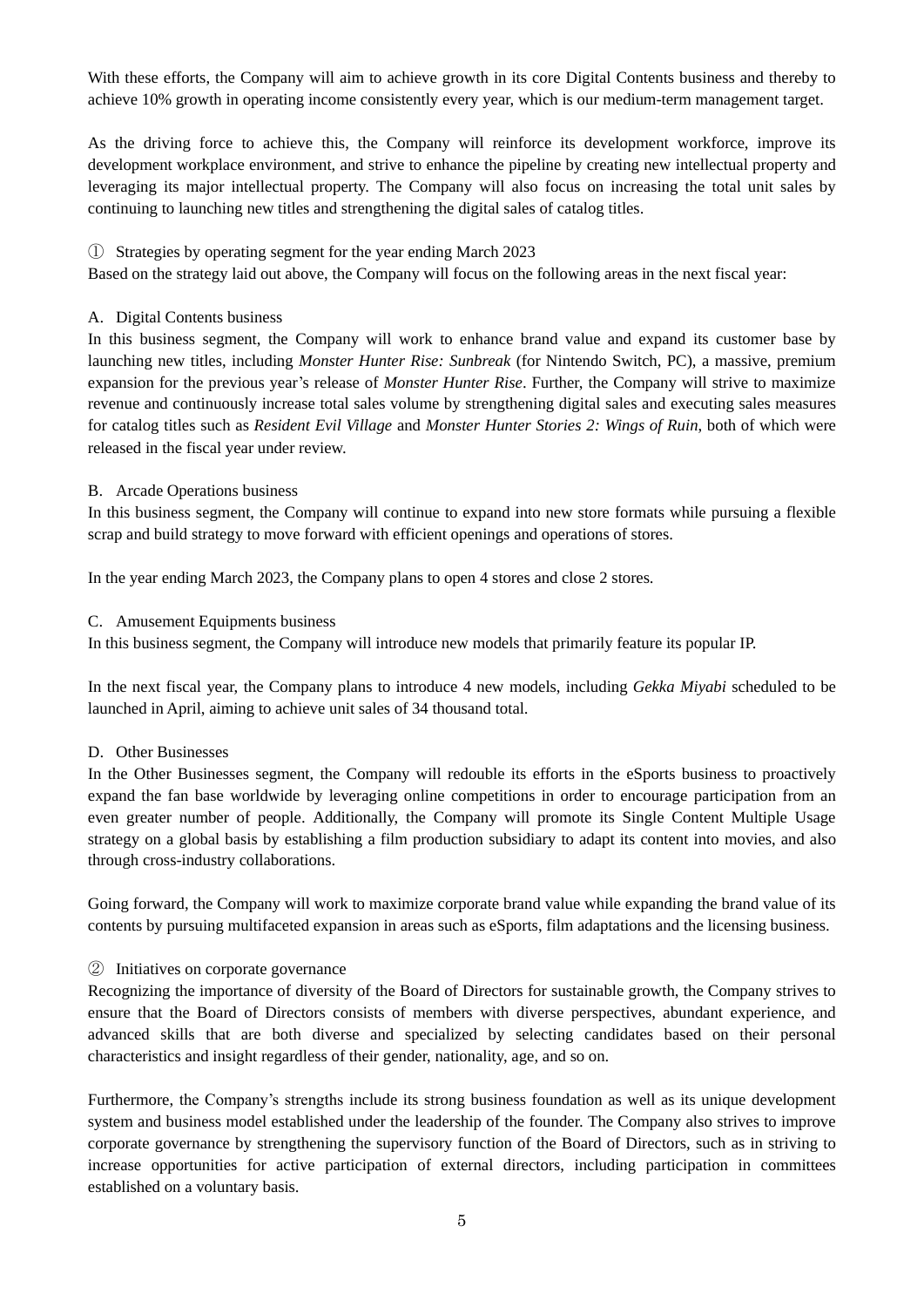On top of that, the Company performed an evaluation of the effectiveness of the Board of Directors in the fiscal year ended March 2022 to further strengthen its functions. In the evaluation results it was confirmed that, with respect to the issues identified in the fiscal year ended March 2021, the effectiveness of the Board of Directors of the Company continued to be secured in the fiscal year ended March 2022 via expanded opportunities for information sharing and the exchange of opinions with external directors as well as the review of agenda criteria.

In addition, in order to further enhance the effectiveness of the management supervisory function, the Company will work on the following issues during the fiscal year ending March 2023.

Main issues

- Reinforcement of operational and support systems of the Board of Directors and voluntary committees
- Enhancement of information sharing with external directors
- Securement of diversity of Board of Directors for sustained, steady growth and the strengthening of management personnel capabilities

Going forward, the Company will strive to share and promote understanding of the issues facing the Board of Directors and further enhance its functions.

③ Measures to strengthen information security

The Company has been engaged in the enhancement of its information security systems, with the understanding that in addition to addressing information protection laws that deal with personal information, the establishment of which are being advanced in various countries, taking measures against diverse cyber risks from both Japan and overseas is indispensable in consideration of the significance of the impact that information has on company activities.

Following the direction and advice of the Security Oversight Committee, the Company has continued to establish various measures to strengthen its security and has achieved its expected goals, including those related to the operations and monitoring of systems and emergency responses.

The Company believes that continuing to identify issues and respond early will be indispensable and going forward will continue to work to maintain and strengthen its systems on an ongoing basis based on, among others, the advice of the Security Oversight Committee.

## ④ Recruitment and training of development personnel and diverse personnel

In order to enhance its development system, which is the source of its core competitiveness, to achieve the medium-term management goals of medium- to long-term enhancement of corporate value, the Company recognizes the importance of bolstering its development workforce and enhancing productivity as it pertains to the investment and effective use of human capital in the areas of research and development and contents production.

As such, the Company has recruited approximately 100 developers every year since FY2013 and approximately 150 developers every year since FY2017 with the aim of securing a 2,500-person development workforce, on a consolidated basis. At the end of the fiscal year ended March 2022, the Company has secured approximately 2,400 developers in its workforce.

In addition, to respond to changes in the business environment, the Company is investing in securing and developing diverse human resources through recruitment and evaluation, regardless of their gender, nationality, age, and so on.

The Company currently has 35 female managers (12.5% of all managers), 7 managers of foreign nationality (2.5% of all managers), and 157 managers who are midcareer hires (55.9% of all managers).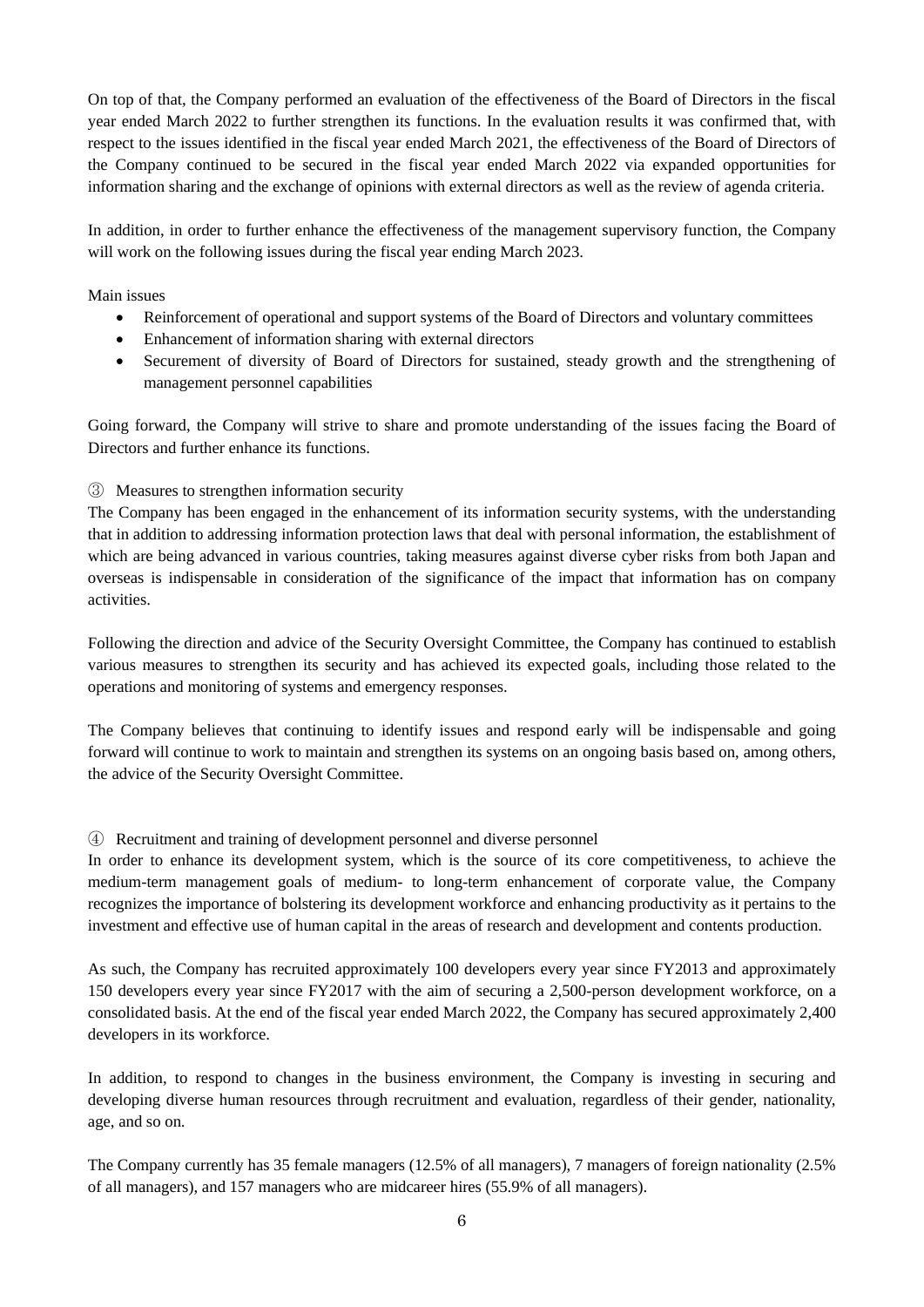# ⑤ Basic policy for strategic holdings of publicly listed shares

Regarding strategic holdings of publicly listed shares, the Company eliminates habitual cross-holding, personal favoritism, etc. By comprehensively taking into consideration the relevant advantages and disadvantages from medium- to long-term perspectives, including whether the shareholdings contribute to future business relationships and sustainable enhancement of corporate value, the Company keeps its strategic holdings to a minimum and currently holds only three securities. As of the end of the fiscal year under review, the amount of its strategic holdings of such publicly listed shares accounted for less than 0.5% of its net assets.

As a benchmark for these holdings, if it is deemed that there is little economic rationality in continuing to hold such shares, such as when their book value has fallen by 50% or more, or the corporate value of the issuer has been significantly impaired, the Company takes into account factors including the economic situation and, after holding talks with the issuer, reduces or sells such shares at an appropriate time.

| <b>Security Name</b>                                 | Purpose of Holding                                                  | Capcom Shareholder |
|------------------------------------------------------|---------------------------------------------------------------------|--------------------|
| Mitsubishi<br>Financial<br><b>UEJ</b><br>Group, Inc. | Maintaining favorable<br>business relationship with<br><i>ssuer</i> | <b>Yes</b>         |
| Mizuho<br>Financial<br>Group,<br>Inc.                | Maintaining favorable<br>business relationship with<br>issuer       | <b>Yes</b>         |
| <b>AEONMALL Corporation</b>                          | Maintaining favorable<br>business relationship with<br>issuer       | N <sub>0</sub>     |

# ⑥ Initiatives to promote ESG and SDGs

In conjunction with its corporate philosophy, the Company has continued to promote the digital sales of contents for some time, aiming to contribute to the reduction of environmental impact related to the manufacture of discs. During the fiscal year ended March 2022, the Company donated a total of 100 million yen to three organizations that work for the healthy development of children, including the Fund to Support Children's Future. Further, the Company also committed 100 million yen in aid to the United Nations High Commissioner for Refugees to support Ukrainian refugees, who have been at the center of the world's attention recently.

## <Support for children in need>

| Donations to                                                             | Amount         |
|--------------------------------------------------------------------------|----------------|
| Fund to Support Children's Future, Welfare and Medical Service<br>Agency | 50 million yen |
| Single Mothers Forum (an authorized nonprofit organization)              | 40 million yen |
| Child Center Nukku (specified nonprofit corporation)                     | 10 million yen |

<Support for Refugees from Ukraine>

| Donations to                                                     | Amount          |
|------------------------------------------------------------------|-----------------|
| UNHCR, the UN refugee agency                                     |                 |
| *Supported through Japan for UNHCR (an authorized nonprofit      | 100 million yen |
| organization), the official representative of UNHCR in Japan for |                 |
| accepting aid                                                    |                 |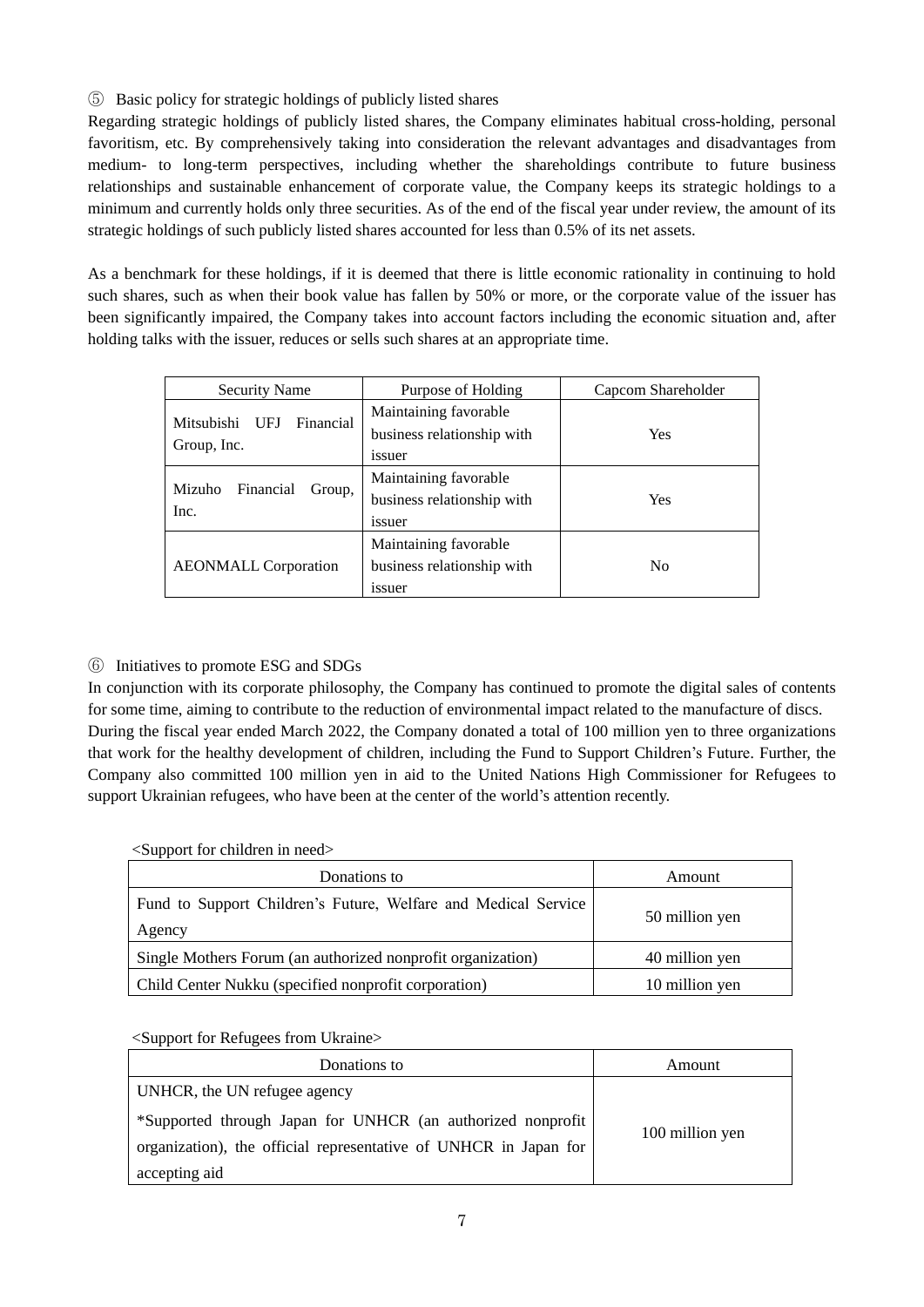Going forward, the Company will proactively work to address the issues facing society, such as that of climate change, which is currently a topic of much scrutiny. The Company will promote Environmental, Social and Corporate Governance (ESG) initiatives from such a standpoint, in consideration of the goal of developing a sustainable society as advocated by the Sustainable Development Goals (SDGs) and pursue sustained growth while building a relationship based on trust with its stakeholders.

In particular, the Company has begun preparations to introduce  $CO<sub>2</sub>$ -free electricity sourced from renewable energy from the Kansai Electric Power Co., Inc. in the buildings it owns as part of its environmental measures. In addition, by carrying out initiatives such as utilizing its own data centers with energy saving features, as well as using major cloud and data center service companies that promote the use of renewable energy, the Company works to further lessen its environmental impact.

### 2. Basic policy regarding selection of accounting standards

With consideration for providing consolidated financial documents that can be compared over time and between companies, for the foreseeable future the Capcom Group will prepare consolidated financial documents according to Japanese standards.

We are currently considering the appropriate time to adopt International Financial Reporting Standards (IFRS), and in preparation of their introduction, we have begun acquiring knowledge of these standards, and have started to carry out impact studies on their adoption and a gap analysis between these and Japanese standards.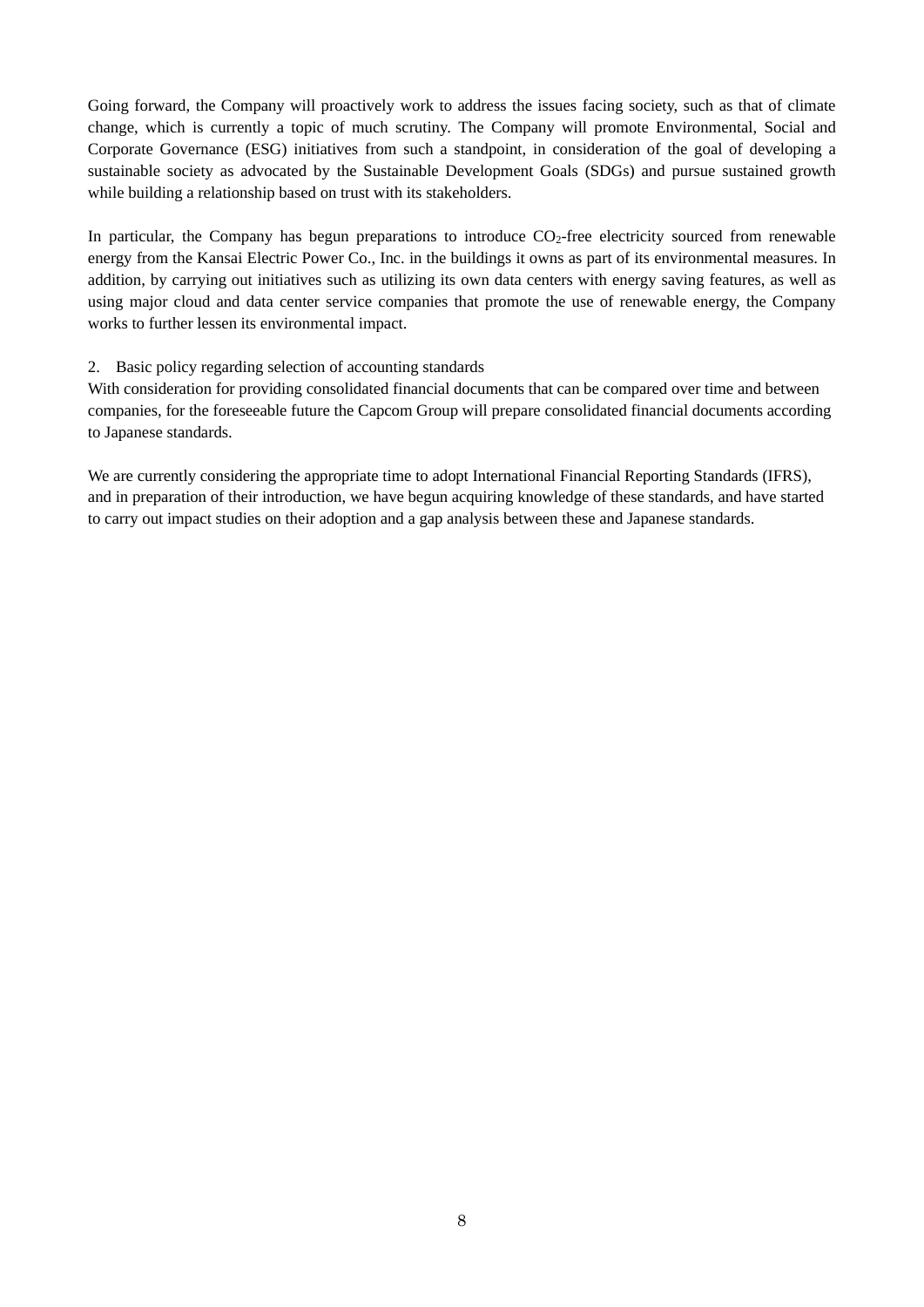# 3.Summary of consolidated financial statements

(1) Consolidated balance sheets

|                                                        |                                          | (million yen)                           |
|--------------------------------------------------------|------------------------------------------|-----------------------------------------|
|                                                        | Previous fiscal year<br>(March 31, 2021) | Current fiscal year<br>(March 31, 2022) |
| Assets                                                 |                                          |                                         |
| Current assets                                         |                                          |                                         |
| Cash on hand and in banks                              | 71,239                                   | 107,262                                 |
| Notes and accounts receivable - trade                  | 25,096                                   |                                         |
| Notes - trade                                          |                                          | 528                                     |
| Accounts receivable - trade                            |                                          | 7,404                                   |
| Merchandise and finished goods                         | 2,005                                    | 1,378                                   |
| Work in progress                                       | 897                                      | 819                                     |
| Raw materials and supplies                             | 850                                      | 198                                     |
| Work in progress for game software                     | 24,443                                   | 31,192                                  |
| Other                                                  | 2,896                                    | 2,536                                   |
| Allowance for doubtful accounts                        | (37)                                     | (8)                                     |
| Total current assets                                   | 127,391                                  | 151,312                                 |
| <b>Fixed assets</b>                                    |                                          |                                         |
| Tangible fixed assets, net of accumulated depreciation |                                          |                                         |
| Buildings and structures, net                          | 10,666                                   | 10,485                                  |
| Machinery and vehicles, net                            | 11                                       | 24                                      |
| Tools, fixtures and furniture, net                     | 1,401                                    | 1,977                                   |
| Equipment for amusement facilities, net                | 1,628                                    | 2,213                                   |
| Land                                                   | 5,235                                    | 5,235                                   |
| Leased assets, net                                     | 1,141                                    | 1,112                                   |
| Construction in progress                               | 1,230                                    | 157                                     |
| Total tangible fixed assets                            | 21,316                                   | 21,206                                  |
| Intangible assets                                      | 1,229                                    | 1,747                                   |
| Investments and other assets                           |                                          |                                         |
| Investments in securities                              | 589                                      | 637                                     |
| Claim in bankruptcy and reorganization                 | 19                                       | 12                                      |
| Lease deposits                                         | 4,140                                    | 4,266                                   |
| Deferred tax assets                                    | 8,089                                    | 7,389                                   |
| Other                                                  | 969                                      | 819                                     |
| Allowance for doubtful accounts                        | (32)                                     | (25)                                    |
| Total investments and other assets                     | 13,775                                   | 13,099                                  |
| Total fixed assets                                     | 36,321                                   | 36,053                                  |
| Total assets                                           | 163,712                                  | 187,365                                 |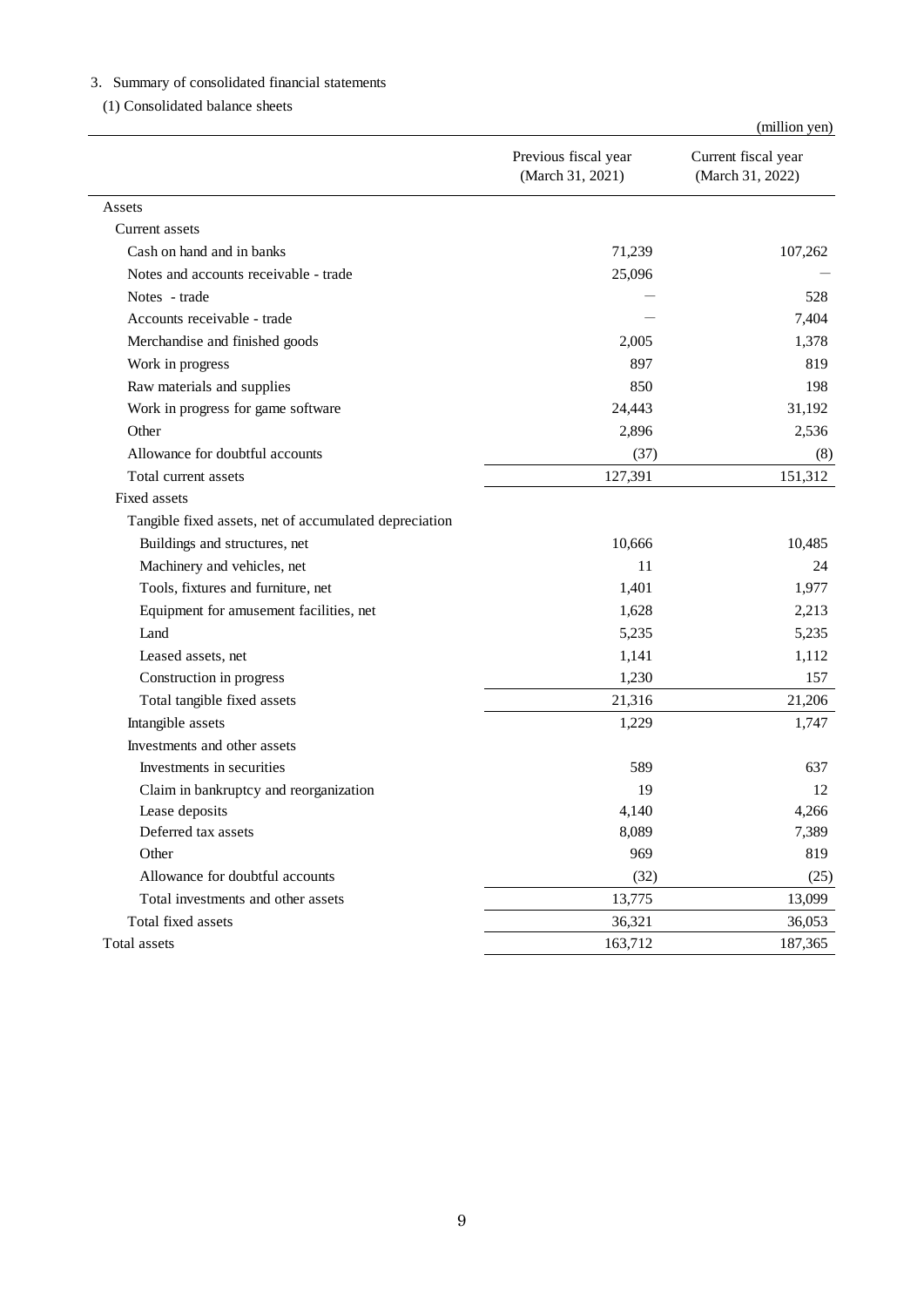|                                                       |                                          | (million yen)                           |
|-------------------------------------------------------|------------------------------------------|-----------------------------------------|
|                                                       | Previous fiscal year<br>(March 31, 2021) | Current fiscal year<br>(March 31, 2022) |
| Liabilities                                           |                                          |                                         |
| <b>Current liabilities</b>                            |                                          |                                         |
| Notes and accounts payable - trade                    | 2,820                                    | 2,325                                   |
| Electronically recorded monetary liabilities          | 882                                      | 1,276                                   |
| Current portion of long-term borrowings               | 727                                      | 626                                     |
| Lease obligations                                     | 594                                      | 501                                     |
| Accrued income taxes                                  | 6,957                                    | 6,010                                   |
| Accrued bonuses                                       | 4,056                                    | 4,014                                   |
| Deferred revenue                                      | 6,673                                    | 8,932                                   |
| Other                                                 | 9,878                                    | 7,055                                   |
| Total current liabilities                             | 32,590                                   | 30,742                                  |
| Long-term liabilities                                 |                                          |                                         |
| Long-term borrowings                                  | 4,878                                    | 4,252                                   |
| Lease obligations                                     | 630                                      | 718                                     |
| Deferred tax liabilities                              | 1                                        | 20                                      |
| Liabilities for retirement benefits for employees     | 3,468                                    | 3,802                                   |
| Asset retirement obligations                          | 671                                      | 718                                     |
| Other                                                 | 676                                      | 634                                     |
| Total long-term liabilities                           | 10,327                                   | 10,147                                  |
| <b>Total liabilities</b>                              | 42,918                                   | 40,890                                  |
| Net assets                                            |                                          |                                         |
| Shareholders' equity                                  |                                          |                                         |
| Common stock                                          | 33,239                                   | 33,239                                  |
| Capital surplus                                       | 21,329                                   | 21,329                                  |
| Retained earnings                                     | 93,861                                   | 117,661                                 |
| Treasury stock                                        | (27, 461)                                | (27, 464)                               |
| Total shareholders' equity                            | 120,967                                  | 144,765                                 |
| Accumulated other comprehensive income                |                                          |                                         |
| Net unrealized gain or loss on securities, net of tax | 56                                       | 100                                     |
| Cumulative translation adjustments                    | (10)                                     | 1,889                                   |
| Accumulated adjustments for retirement benefits       | (219)                                    | (279)                                   |
| Total accumulated other comprehensive income          | (173)                                    | 1,710                                   |
| Total net assets                                      | 120,794                                  | 146,475                                 |
| Total liabilities and net assets                      | 163,712                                  | 187,365                                 |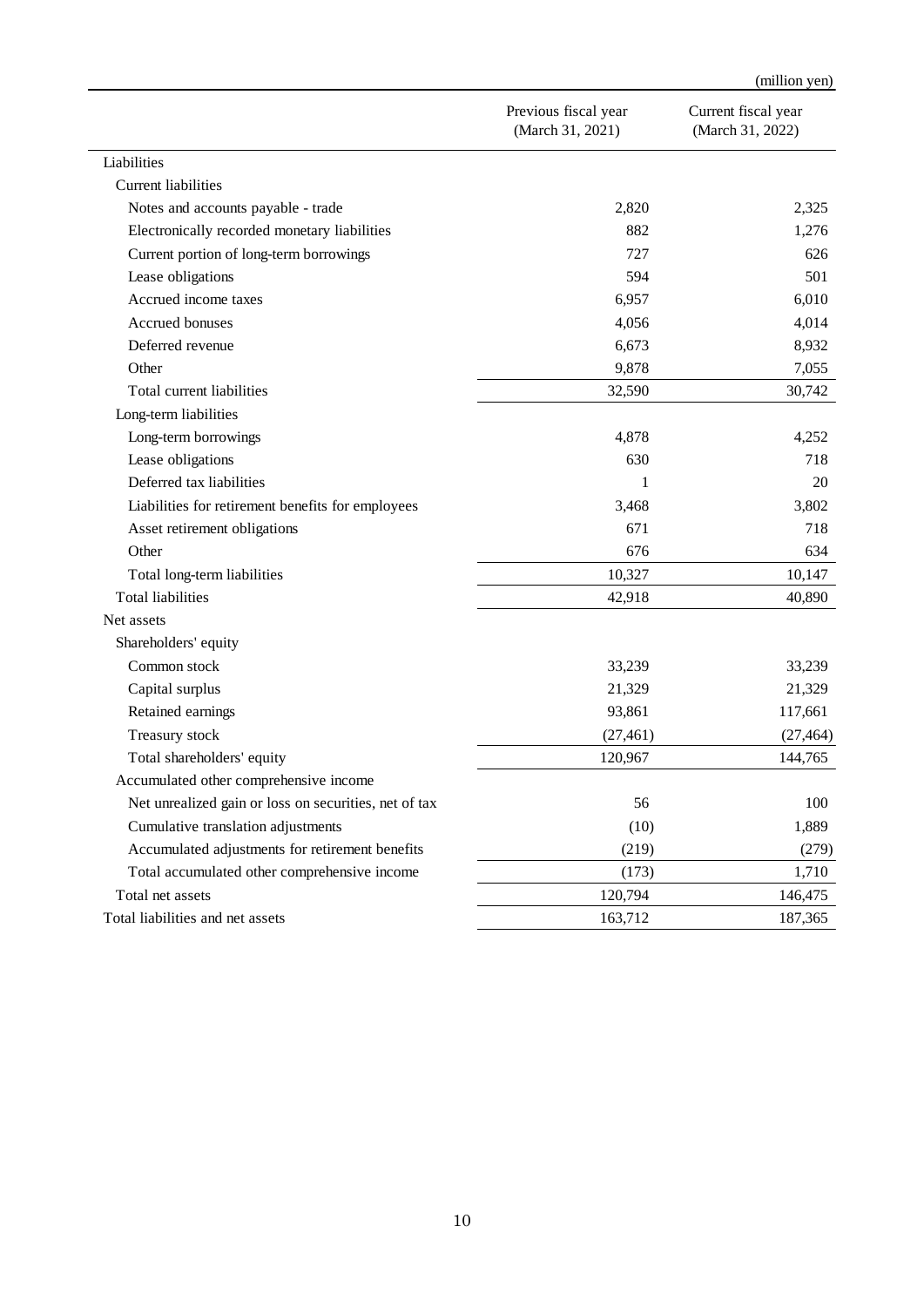### (2) Consolidated statements of income and comprehensive income

Consolidated statements of income

|                                                 |                      | (million yen)       |
|-------------------------------------------------|----------------------|---------------------|
|                                                 | Previous fiscal year | Current fiscal year |
|                                                 | From April 1, 2020   | From April 1, 2021  |
|                                                 | to March 31, 2021    | to March 31, 2022   |
| Net sales                                       | 95,308               | 110,054             |
| Cost of sales                                   | 42,567               | 47,042              |
| Gross profit                                    | 52,741               | 63,011              |
| Selling, general and administrative expenses    | 18,145               | 20,101              |
| Operating income                                | 34,596               | 42,909              |
| Non-operating income                            |                      |                     |
| Interest income                                 | 65                   | 40                  |
| Dividend income                                 | 19                   | 20                  |
| Exchange gain, net                              | 611                  | 716                 |
| Subsidy income                                  | 52                   |                     |
| Compensation for damage                         | 130                  |                     |
| Gain on liquidation of subsidiaries             |                      | 761                 |
| Other                                           | 155                  | 320                 |
| Total non-operating income                      | 1,035                | 1,859               |
| Non-operating expenses                          |                      |                     |
| Interest expense                                | 72                   | 49                  |
| Commission fees                                 | 46                   |                     |
| Additionally paid retirement payments           |                      | 197                 |
| Litigation expenses                             |                      | 92                  |
| Loss on liquidation of subsidiaries             | 452                  |                     |
| Other                                           | 214                  | 101                 |
| Total non-operating expenses                    | 786                  | 439                 |
| Ordinary income                                 | 34,845               | 44,330              |
| Special losses                                  |                      |                     |
| Loss on sales and/or disposal of fixed assets   | 16                   | 8                   |
| Total special losses                            | 16                   | $8\,$               |
| Net income before income taxes                  | 34,828               | 44,322              |
| Income taxes - current                          | 10,084               | 10,987              |
| Income taxes - deferred                         | (179)                | 780                 |
| Total income taxes                              | 9,905                | 11,768              |
| Net income                                      | 24,923               | 32,553              |
| Net income attributable to owners of the parent | 24,923               | 32,553              |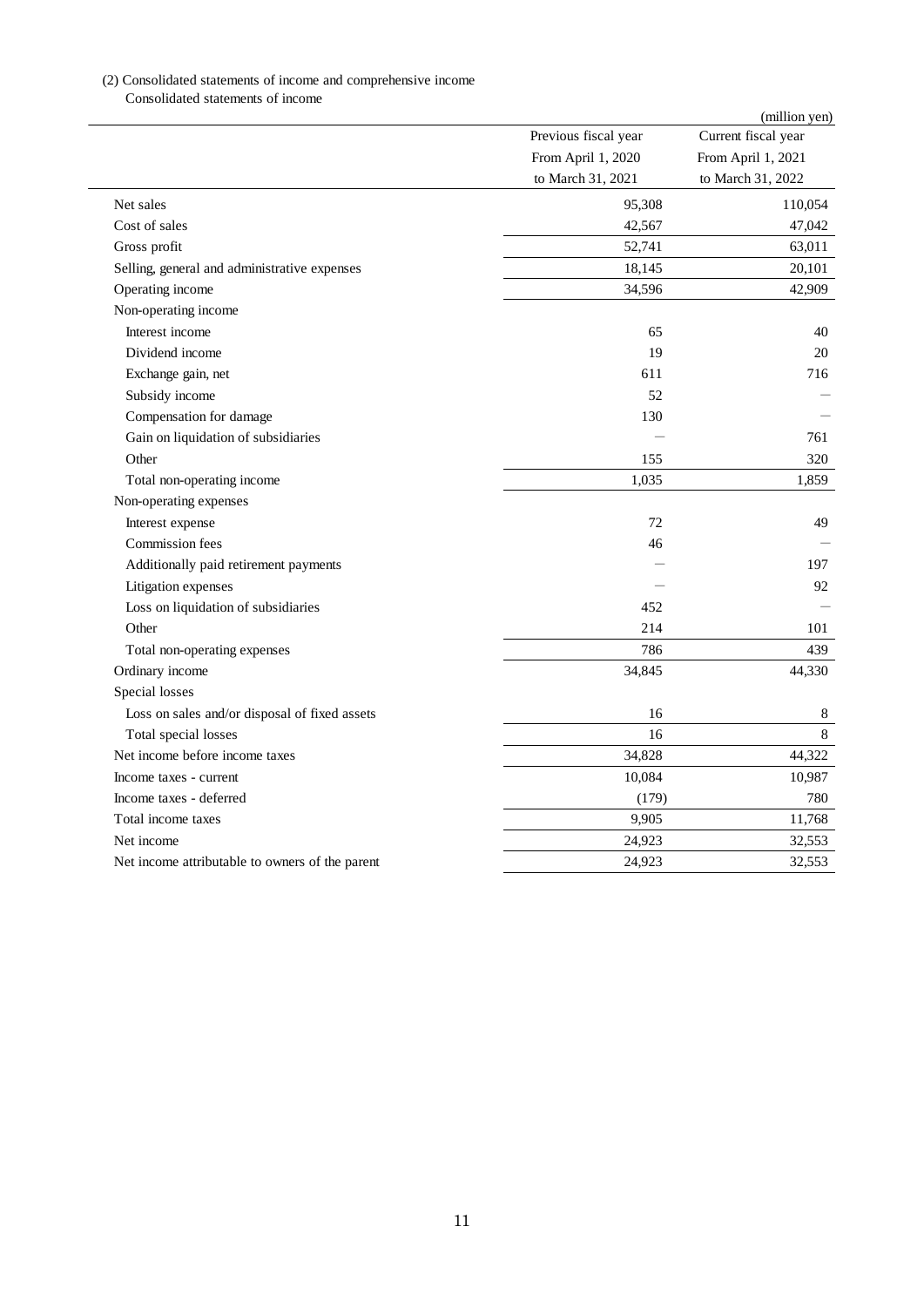### Consolidated statements of comprehensive income

| onsolidate statements of comprehensive medine         |                                                                 | (million yen)                                                  |
|-------------------------------------------------------|-----------------------------------------------------------------|----------------------------------------------------------------|
|                                                       | Previous fiscal year<br>From April 1, 2020<br>to March 31, 2021 | Current fiscal year<br>From April 1, 2021<br>to March 31, 2022 |
| Net income                                            | 24,923                                                          | 32,553                                                         |
| Other comprehensive income                            |                                                                 |                                                                |
| Net unrealized gain or loss on securities, net of tax | 163                                                             | 43                                                             |
| Cumulative translation adjustments                    | 1,295                                                           | 1,900                                                          |
| Adjustments for retirement benefits                   | 17                                                              | (60)                                                           |
| Total other comprehensive income                      | 1,476                                                           | 1,883                                                          |
| Comprehensive income                                  | 26,400                                                          | 34,437                                                         |
| Comprehensive income attributable to:                 |                                                                 |                                                                |
| Owners of the parent                                  | 26,400                                                          | 34,437                                                         |
| Non-controlling interests                             |                                                                 |                                                                |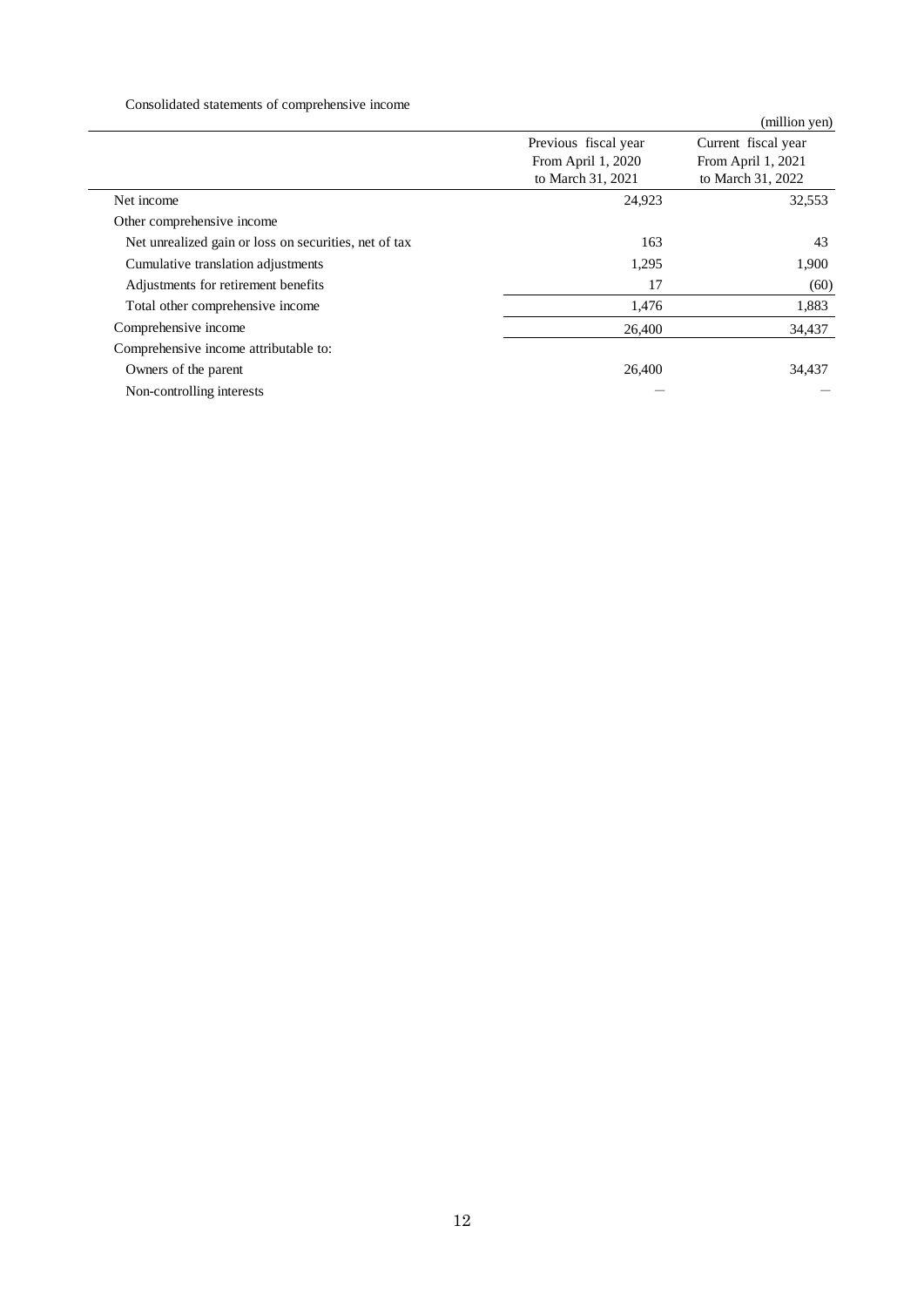# (3) Consolidated statements of changes in net assets

# Previous fiscal year from April 1, 2020 to March 31, 2021

| _ _ _ _ _ . _                                        |              |                      |                      |                | (million yen)                 |
|------------------------------------------------------|--------------|----------------------|----------------------|----------------|-------------------------------|
|                                                      |              | Shareholders' equity |                      |                |                               |
|                                                      | Common stock | Capital surplus      | Retained<br>earnings | Treasury stock | Total shareholders'<br>equity |
| Balance as of April 1, 2020                          | 33,239       | 21,329               | 74,275               | (27, 458)      | 101,385                       |
| Changes of items during the fiscal year              |              |                      |                      |                |                               |
| Cash dividends                                       |              |                      | (5,337)              |                | (5,337)                       |
| Net income attributable to owners of the parent      |              |                      | 24,923               |                | 24,923                        |
| Repurchase of treasury stock                         |              |                      |                      | (3)            | (3)                           |
| Disposal of treasury stock                           |              |                      |                      |                |                               |
| Net changes of items other than shareholders' equity |              |                      |                      |                |                               |
| Total changes of items during the fiscal year        | —            |                      | 19,586               | (3)            | 19,582                        |
| Balance as of March 31, 2021                         | 33,239       | 21,329               | 93,861               | (27, 461)      | 120,967                       |

|                                                      | Accumulated other comprehensive income              |                                          |                                                       |                                                       |                  |
|------------------------------------------------------|-----------------------------------------------------|------------------------------------------|-------------------------------------------------------|-------------------------------------------------------|------------------|
|                                                      | Net unrealized gain<br>on securities, net of<br>tax | Cumulative<br>translation<br>adjustments | Accumulated<br>adjustments for<br>retirement benefits | Total accumulated<br>other<br>comprehensive<br>income | Total net assets |
| Balance as of April 1, 2020                          | (106)                                               | (1,306)                                  | (237)                                                 | (1,650)                                               | 99,735           |
| Changes of items during the fiscal year              |                                                     |                                          |                                                       |                                                       |                  |
| Cash dividends                                       |                                                     |                                          |                                                       |                                                       | (5,337)          |
| Net income attributable to owners of the parent      |                                                     |                                          |                                                       |                                                       | 24,923           |
| Repurchase of treasury stock                         |                                                     |                                          |                                                       |                                                       | (3)              |
| Disposal of treasury stock                           |                                                     |                                          |                                                       |                                                       |                  |
| Net changes of items other than shareholders' equity | 163                                                 | 1,295                                    | 17                                                    | 1,476                                                 | 1,476            |
| Total changes of items during the fiscal year        | 163                                                 | 1,295                                    | 17                                                    | 1,476                                                 | 21,058           |
| Balance as of March 31, 2021                         | 56                                                  | (10)                                     | (219)                                                 | (173)                                                 | 120,794          |

### Current fiscal year from April 1, 2021 to March 31, 2022

| Current riscar year from April 1, 2021 to March 31, 2022<br>(million yen) |                      |                 |                      |                |                               |
|---------------------------------------------------------------------------|----------------------|-----------------|----------------------|----------------|-------------------------------|
|                                                                           | Shareholders' equity |                 |                      |                |                               |
|                                                                           | Common stock         | Capital surplus | Retained<br>earnings | Treasury stock | Total shareholders'<br>equity |
| Balance as of April 1, 2021                                               | 33,239               | 21,329          | 93,861               | (27, 461)      | 120,967                       |
| Changes of items during the fiscal year                                   |                      |                 |                      |                |                               |
| Cash dividends                                                            |                      |                 | (8,753)              |                | (8,753)                       |
| Net income attributable to owners of the parent                           |                      |                 | 32,553               |                | 32,553                        |
| Repurchase of treasury stock                                              |                      |                 |                      | (2)            | (2)                           |
| Disposal of treasury stock                                                |                      | $\Omega$        |                      |                | $\Omega$                      |
| Net changes of items other than shareholders' equity                      |                      |                 |                      |                |                               |
| Total changes of items during the fiscal year                             | -                    | $\Omega$        | 23,799               | (2)            | 23,797                        |
| Balance as of March 31, 2022                                              | 33,239               | 21,329          | 117,661              | (27, 464)      | 144,765                       |

|                                                      | Accumulated other comprehensive income              |                                          |                                                       |                                                       |                  |
|------------------------------------------------------|-----------------------------------------------------|------------------------------------------|-------------------------------------------------------|-------------------------------------------------------|------------------|
|                                                      | Net unrealized gain<br>on securities, net of<br>tax | Cumulative<br>translation<br>adjustments | Accumulated<br>adjustments for<br>retirement benefits | Total accumulated<br>other<br>comprehensive<br>income | Total net assets |
| Balance as of April 1, 2021                          | 56                                                  | (10)                                     | (219)                                                 | (173)                                                 | 120,794          |
| Changes of items during the fiscal year              |                                                     |                                          |                                                       |                                                       |                  |
| Cash dividends                                       |                                                     |                                          |                                                       |                                                       | (8,753)          |
| Net income attributable to owners of the parent      |                                                     |                                          |                                                       |                                                       | 32,553           |
| Repurchase of treasury stock                         |                                                     |                                          |                                                       |                                                       | (2)              |
| Disposal of treasury stock                           |                                                     |                                          |                                                       |                                                       | $\overline{0}$   |
| Net changes of items other than shareholders' equity | 43                                                  | 1,900                                    | (60)                                                  | 1,883                                                 | 1,883            |
| Total changes of items during the fiscal year        | 43                                                  | 1,900                                    | (60)                                                  | 1,883                                                 | 25,681           |
| Balance as of March 31, 2022                         | 100                                                 | 1,889                                    | (279)                                                 | 1,710                                                 | 146,475          |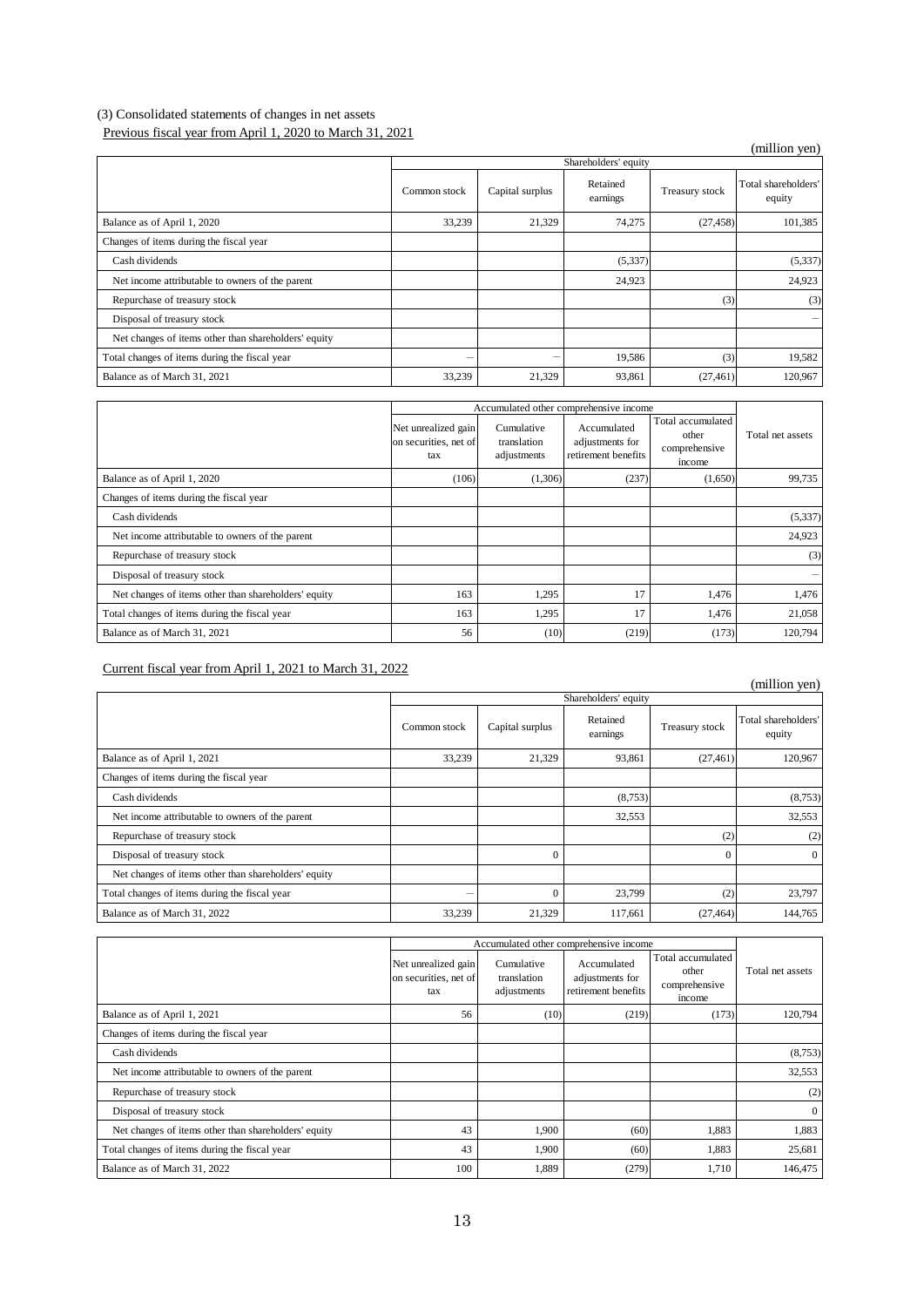(4) Consolidated statements of cash flows

|                                                              |                      | (million yen)       |
|--------------------------------------------------------------|----------------------|---------------------|
|                                                              | Previous fiscal year | Current fiscal year |
|                                                              | From April 1, 2020   | From April 1, 2021  |
|                                                              | to March 31, 2021    | to March 31, 2022   |
| Cash flows from operating activities                         |                      |                     |
| Net income before income taxes                               | 34,828               | 44,322              |
| Depreciation and amortization                                | 2,791                | 3,385               |
| Change in allowance for doubtful accounts                    | 5                    | (36)                |
| Change in accrued bonuses                                    | 912                  | (68)                |
| Change in liabilities for retirement benefits for employees  | 281                  | 247                 |
| Interest and dividend income                                 | (85)                 | (61)                |
| Interest expense                                             | 72                   | 49                  |
| Exchange gain, net                                           | (37)                 | (265)               |
| Loss on sales and/or disposal of fixed assets                | 16                   | 8                   |
| Change in notes and accounts receivable - trade              | (9,028)              | 17,208              |
| Change in inventories                                        | (997)                | 1,383               |
| Change in work in progress for game software                 | (3,213)              | (6,744)             |
| Change in notes and accounts payable - trade                 | (2,233)              | (180)               |
| Change in deferred revenue                                   | (1,077)              | 2,008               |
| Other                                                        | 527                  | (3,160)             |
| Subtotal                                                     | 22,761               | 58,094              |
| Interest and dividends received                              | 99                   | 58                  |
| Interest paid                                                | (72)                 | (49)                |
| Income taxes paid                                            | (8,162)              | (11, 155)           |
| Net cash provided by operating activities                    | 14,625               | 46,947              |
| Cash flows from investing activities                         |                      |                     |
| Payments into time deposits                                  | (13,742)             | (21, 297)           |
| Proceeds from withdrawal of time deposits                    | 12,660               | 17,980              |
| Payments for acquisitions of tangible fixed assets           | (2,305)              | (2,950)             |
| Proceeds from sales of tangible fixed assets                 | 1                    | 2                   |
| Payments for acquisitions of intangible fixed assets         | (817)                | (1,117)             |
| Payments for purchase of investments in securities           | (15)                 | (16)                |
| Payments for other investing activities                      | (51)                 | (240)               |
| Proceeds from other investing activities                     | 37                   | 213                 |
| Net cash used in investing activities                        | (4,233)              | (7, 426)            |
| Cash flows from financing activities                         |                      |                     |
| Proceeds from long-term loans borrowings                     | 3,000                |                     |
| Repayments of long-term borrowings                           | (4,129)              | (727)               |
| Repayments of lease obligations                              | (500)                | (504)               |
| Payments for repurchase of treasury stock                    | (3)                  | (2)                 |
| Dividends paid by parent company                             | (5,331)              | (8,745)             |
| Net cash used in financing activities                        | (6,965)              | (9,980)             |
| Effect of exchange rate changes on cash and cash equivalents | 944                  | 2,050               |
| Net change in cash and cash equivalents                      | 4,371                | 31,592              |
| Cash and cash equivalents at beginning of year               | 59,672               | 64,043              |
| Cash and cash equivalents at end of year                     | 64,043               | 95,635              |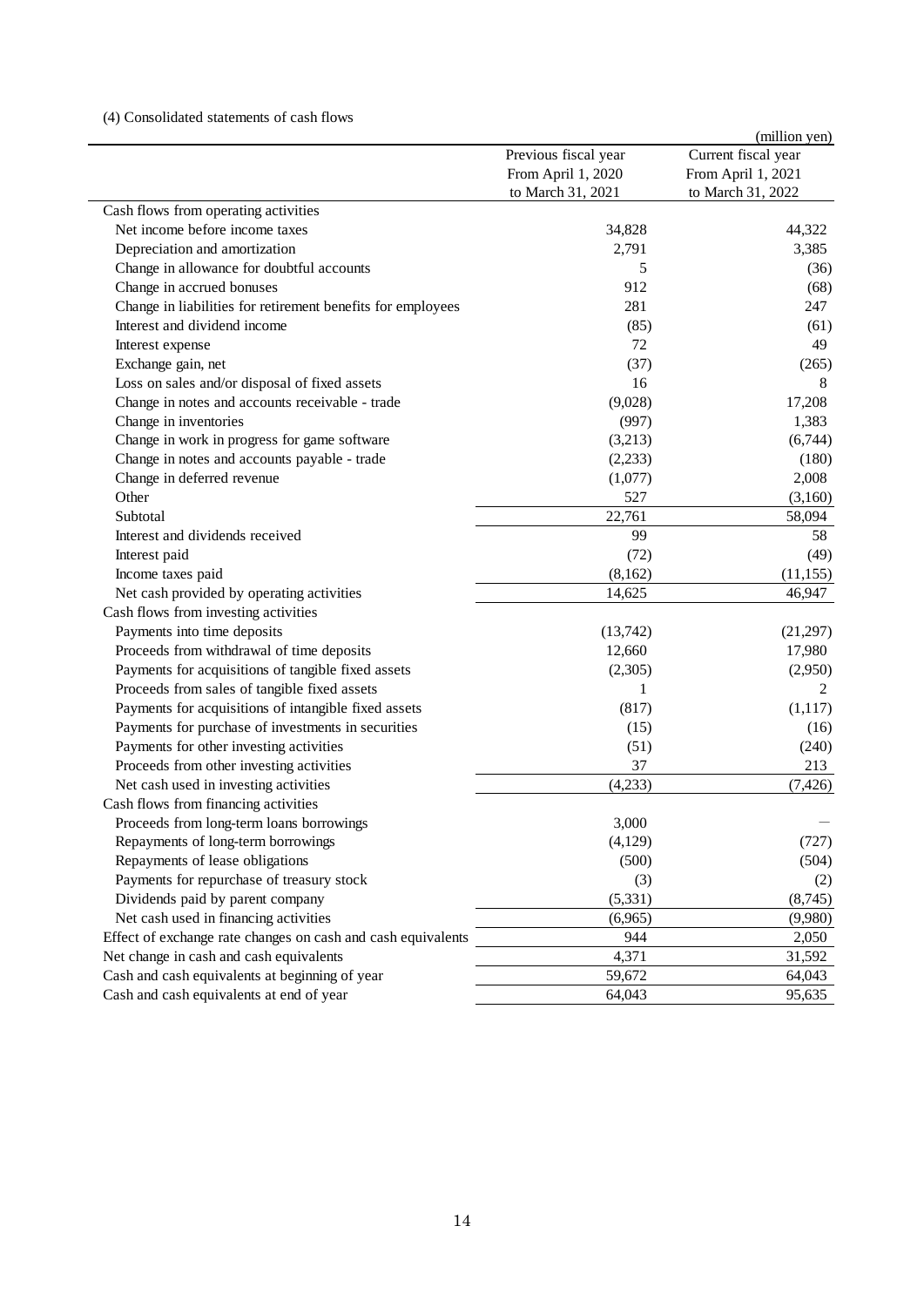#### (Going concern assumptions) Not applicable

(Change in accounting principles)

(Application of Accounting Standards related to Revenue Recognition)

The Accounting Standard for Revenue Recognition (ASBJ Statement No.29, March 31,2020; hereinafter, "Accounting Standard for Revenue Recognition") has been applied from the beginning of the current fiscal year. In accordance with the Accounting Standard for Revenue Recognition, when control of a promised good and/or service is transferred to the customer, revenue will be recognized for the amount expected to be received in exchange for the good and/or service. As a result, revenue from licensing-related business, which does not require reversion, was previously recognized at the time the contract was signed; from the beginning of the current fiscal year, in the case the nature of the contract to grant the license to customers is treated as the right to access the intellectual property over the duration of the license, revenue is recognized over a certain period of time, and in the case it is treated as the right to use the intellectual property at the time the license is granted, revenue is recognized at a one-time point.

When applying the Accounting Standard for Revenue Recognition, the Company complies with the transitional treatment stipulated in the provisions of paragraph 84 of the Standard. The cumulative impact of retroactively applying the new accounting principle prior to the beginning of the current fiscal year is added or subtracted to the retained earnings at the beginning of the current fiscal year and the new accounting principle is applied from the beginning balance.

Due to the application of Accounting Standard for Revenue Recognition, "Notes and accounts receivable – trade," which was included in "Current assets" in the consolidated balance sheets for the previous fiscal year, has been divided into "Notes receivable – trade" and "accounts receivable – trade" from the current fiscal year. In accordance with transitional treatment stipulated in Article 89-2 of the Accounting Standard for Revenue Recognition, figures for the previous fiscal year have not been restated in accordance with the new approach to presentation.

As a result, the impact of these changes on the consolidated financial statements in this fiscal year is minor,

and there is no effect on the beginning balance of retained earnings.

#### (Application of Accounting Standards related to Fair Value Measurement)

The Accounting Standard for Fair Value Measurement (ASBJ Statement No.30, July 4, 2019; hereinafter, "Accounting Standard for Fair Value Measurement") has been applied from the beginning of the current fiscal year. In accordance with transitional treatment stipulated in the provision of paragraph 19 in Accounting Standards for Fair Value Measurement and paragraph 44-2 in Accounting Standard for Financial Instruments (ASBJ Statement No. 10, July 4, 2019), new accounting policy under Accounting Standards for Fair Value Measurement will be applied in the future. There is no impact on the consolidated financial statements this consolidated fiscal year.

#### (Corporate combinations, etc.)

(Transactions under common control)

At a meeting of the Board of Directors held on March 31, 2021, the Company resolved to accept the transfer of a portion of the business operated by CAPCOM U.S.A. INC., our consolidated subsidiary, and took over the business on April 1, 2021 based on the business transfer agreement.

1. Name of company and description of business to be transferred, Legal form of business transfer, Outline and purpose of the transaction

- (1) Name of company and description of business to be transferred Name: CAPCOM U.S.A. INC. Contents of the business to be transferred: CAPCOM U.S.A. INC.'s Game contents business and Merchandising business (2) Legal form of business transfer
- Acquisition in exchange for monetary consideration with the Company as the business acquisition company and the transfer source company as the business transfer company
- (3) Outline and purpose of the transaction The purpose of this transaction is to build a unified content management structure for the business acquisition company through integrating the Game Contents business and Merchandising business from the business transfer company. Thus, we aim to increase profits and brand value through further development of our Single Content Multiple Usage strategy.

 These transactions will be treated as transactions under common control in accordance with Accounting Standard for Business Combinations (ASBJ Statement No. 21, January 16, 2019) and Implementation Guidance on Accounting Standard for Business Combinations and Accounting Standard for Business Divestitures (ASBJ Guidance No. 10, January 16, 2019).

<sup>2.</sup> Overview of accounting treatment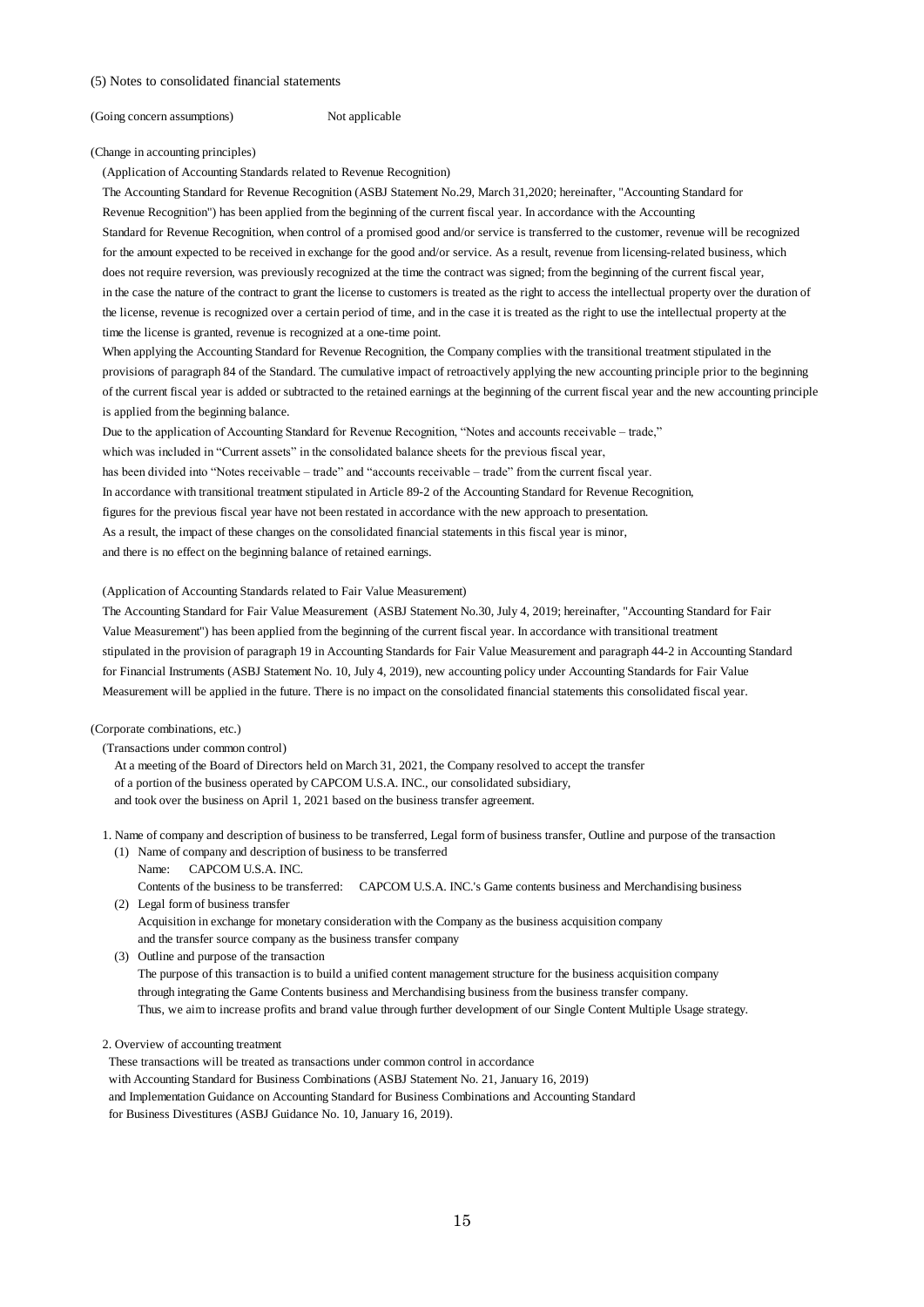#### (Segment Information)

- 1. Outline of business reportable segment
- (1) Classification of business reportable segment

The business segments the Company reports are the business units for which the Company is able to obtain individual financial information separately in order for the board of directors to conduct periodic investigation to determine distribution of operational resources and evaluate their business performance.

The Company has several business offices, which plan comprehensive business strategies in domestic and overseas markets for their products and services, and develops its business activities.

Therefore the Company's reportable segments are based on the products and services its operational headquarters deal in and are composed of the following 3 units: "Digital Contents," "Arcade Operations" and "Amusement Equipments."

(2) Product and service line

"Digital Contents" develops and distributes home video games and mobile games for consumers. "Arcade Operations" operates amusement facilities which house amusement and arcade game machines. "Amusement Equipments" develops, manufactures and distributes amusement machines etc. to amusement facility operators.

2. Method of calculating sales and income (loss), identifiable assets and liabilities, and other items by reportable segment The accounting procedure for the reportable segment is in principle the same with that for the consolidated financial statements.

Income by reportable segment is calculated based on operating income.

- (million yen) Net sales (1) (2) Operating income (loss) Identifiable assets Other items Reportable segment Other Other <br>
(Note 1) Total <br>
(Note 2) (Note 2) Consolidated Digital total (Note 3) Contents Arcade Operations Amusement Equipments  $95,308$  - 95,308 Inter-segment  $-$ Customers 75,300 9,871 7,090 92,263 3,045  $-$ Total  $\begin{array}{|c|c|c|c|c|c|c|c|c|} \hline \end{array}$  7,090 92,263 3,045 95,308  $\begin{array}{|c|c|c|c|c|c|} \hline \end{array}$  95,308 37,002 149 2,407 39,559 987 40,547 (5,951) 34,596 73,551 7,709 6,346 87,606 1,420 89,026 74,685 163,712 2,209 581 2,791 Increase in tangible and intangible fixed assets 1277 655 133 1,066 250 1,317 Depreciation and amortization 1.005 1,005 255 2,185 23 3,597
- 3.Information on net sales and operating income (loss), identifiable assets and liabilities, and other items by reportable segment Previous fiscal year (from April 1, 2020 to March 31, 2021)

(Note) 1. "Other" incorporates operations not included in business segments reported, including Character Contents business etc.

2. Adjustments are as follows.

- (1) Adjustments of operating income (loss) of -5,951million yen include unallocated corporate operating expenses of -5,951 million yen. The corporate operating expenses, which do not belong to any reportable segments mainly consist of administrative expenses.
- (2) Adjustments of identifiable assets of 74,685 million yen include unallocated corporate identifiable assets of 74,685 million yen.

(3) Adjustments of increase in tangible and intangible fixed assets of 2,280 million yen are capital investment by headquarters.

3. Operating income (losses) for segments are adjusted on operating income on the consolidated statements of income.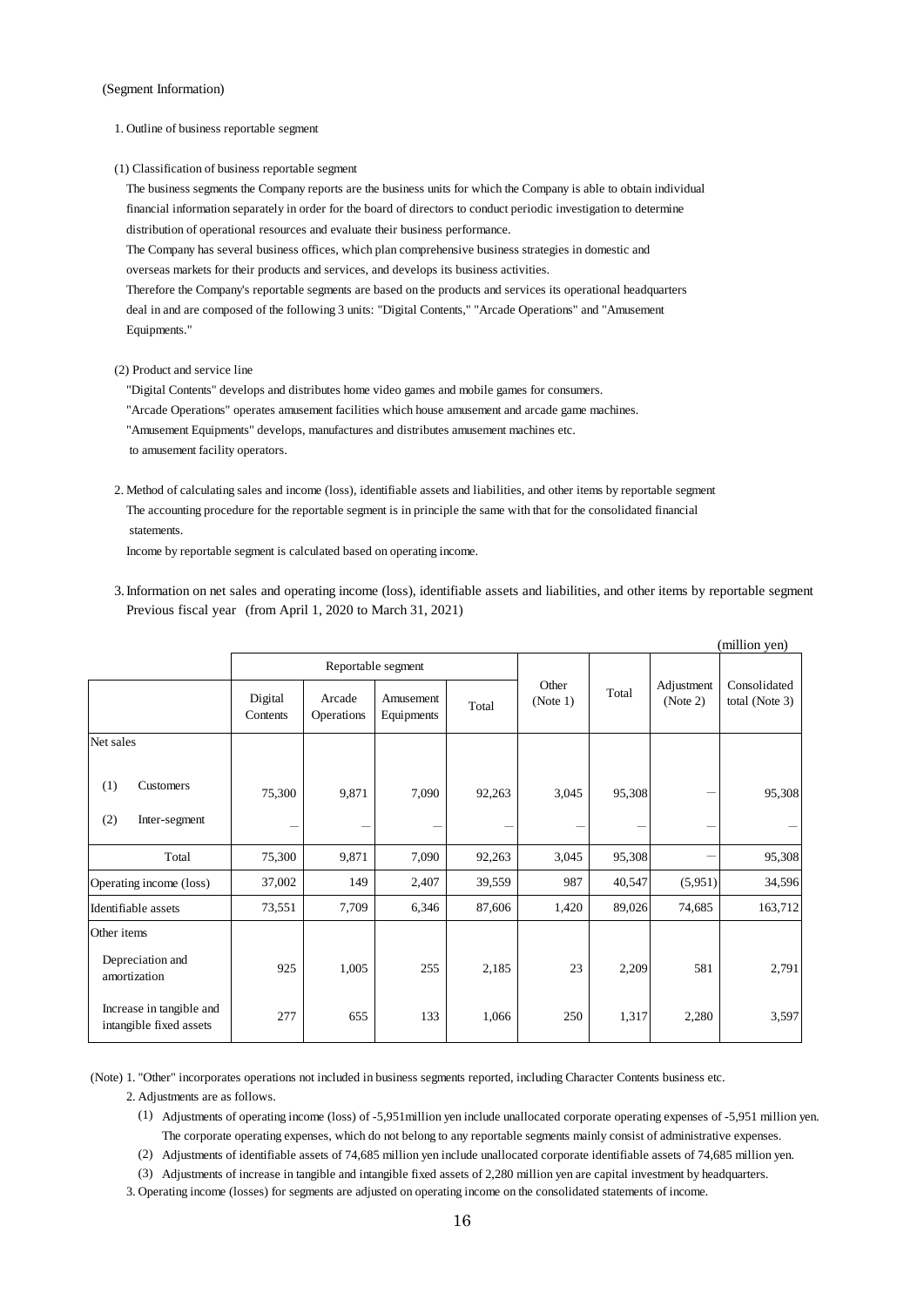|                                                     |                     |                      |                         |         |                   |         |                        | (million yen)                  |
|-----------------------------------------------------|---------------------|----------------------|-------------------------|---------|-------------------|---------|------------------------|--------------------------------|
|                                                     |                     | Reportable segment   |                         |         |                   |         |                        |                                |
|                                                     | Digital<br>Contents | Arcade<br>Operations | Amusement<br>Equipments | Total   | Other<br>(Note 1) | Total   | Adjustment<br>(Note 2) | Consolidated<br>total (Note 3) |
| Net sales                                           |                     |                      |                         |         |                   |         |                        |                                |
| (1)<br>Customers<br>(2)<br>Inter-segment            | 87,534              | 12,404               | 5,749                   | 105,687 | 4,366             | 110,054 |                        | 110,054                        |
|                                                     |                     |                      |                         |         |                   |         |                        |                                |
| Total                                               | 87,534              | 12,404               | 5,749                   | 105,687 | 4,366             | 110,054 |                        | 110,054                        |
| Operating income (loss)                             | 45,359              | 652                  | 2,348                   | 48,360  | 1,517             | 49,877  | (6,967)                | 42,909                         |
| Identifiable assets                                 | 51,895              | 8,491                | 7,651                   | 68,038  | 1,650             | 69,688  | 117,677                | 187,365                        |
| Other items<br>Depreciation and<br>amortization     | 989                 | 1,120                | 71                      | 2,181   | 396               | 2,578   | 807                    | 3,385                          |
| Increase in tangible and<br>intangible fixed assets | 525                 | 1,579                | 69                      | 2,173   | 11                | 2,184   | 1,603                  | 3,788                          |

(Note) 1. "Other" incorporates operations not included in business segments reported, including Character Contents business etc.

- 2. Adjustments are as follows.
	- (1) Adjustments of operating income (loss) of -6,967 million yen include unallocated corporate operating expenses of -6,967 million yen. The corporate operating expenses, which do not belong to any reportable segments mainly consist of administrative expenses.
	- (2) Adjustments of identifiable assets of 117,677 million yen include unallocated corporate identifiable assets of 117,677 million yen.
	- (3) Adjustments of increase in tangible and intangible fixed assets of 1,603 million yen are capital investment by headquarters.

3. Operating income (losses) for segments are adjusted on operating income on the consolidated statements of income.

4. The Company has applied the Accounting Standard for Revenue Recognition, and changed the way of accounting for revenue recognition from the beginning of the current fiscal year, as described above in "Change in accounting principles." Therefore, the Company has similarly changed the method of calculating segment profit or loss.

As a result, the impact of these changes on the consolidated financial statements in this fiscal year is minor.